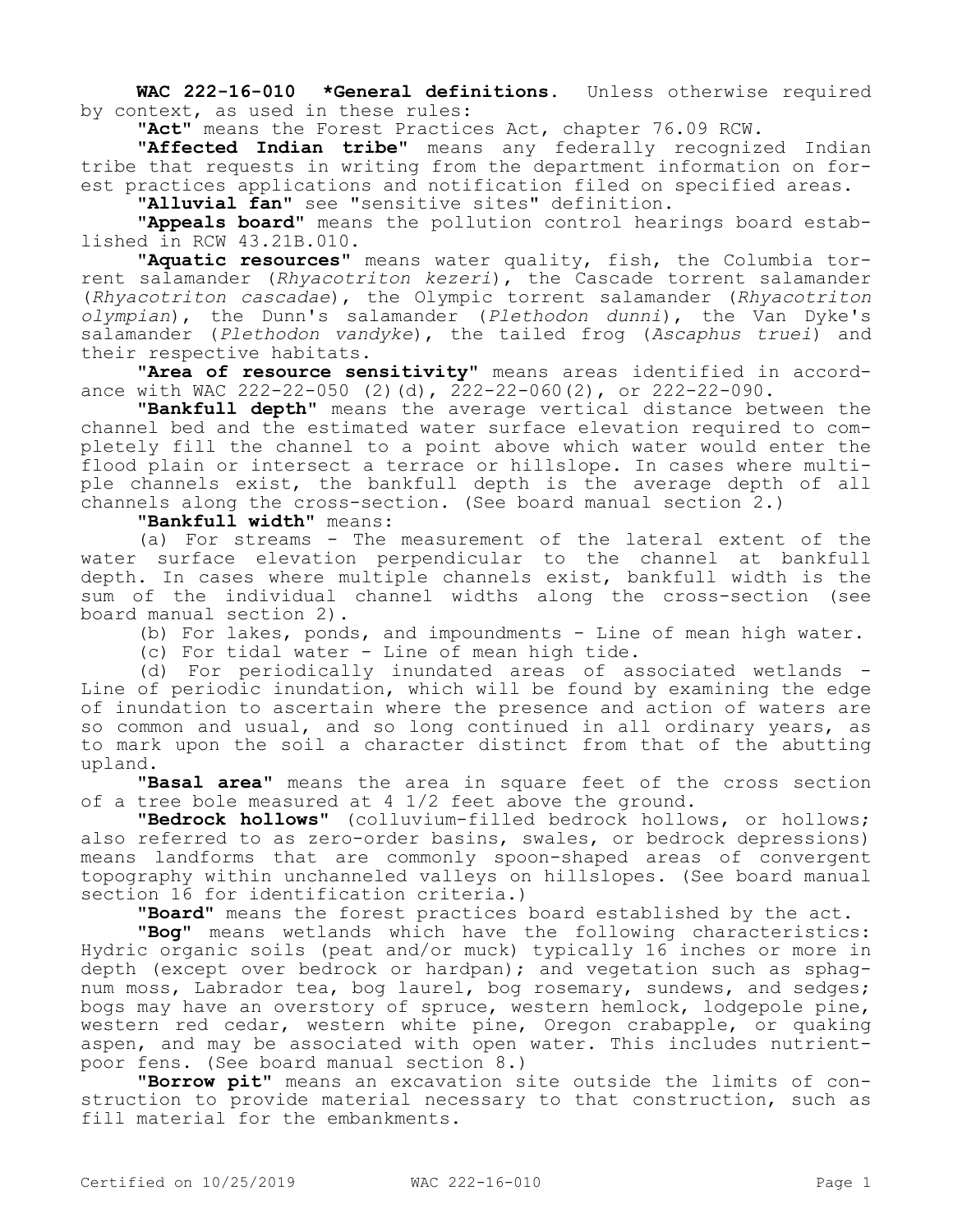**"Bull trout habitat overlay"** means those portions of Eastern Washington streams containing bull trout habitat as identified on the department of fish and wildlife's bull trout map. Prior to the development of a bull trout field protocol and the habitat-based predictive model, the "bull trout habitat overlay" map may be modified to allow for locally based corrections using current data, field knowledge, and best professional judgment. A landowner may meet with the departments of natural resources, fish and wildlife and, in consultation with affected tribes and federal biologists, determine whether certain stream reaches have habitat conditions that are unsuitable for supporting bull trout. If such a determination is mutually agreed upon, documentation submitted to the department will result in the applicable stream reaches no longer being included within the definition of bull trout habitat overlay. Conversely, if suitable bull trout habitat is discovered outside the current mapped range, those waters will be included within the definition of "bull trout habitat overlay" by a similar process.

Bull Trout Overlay Map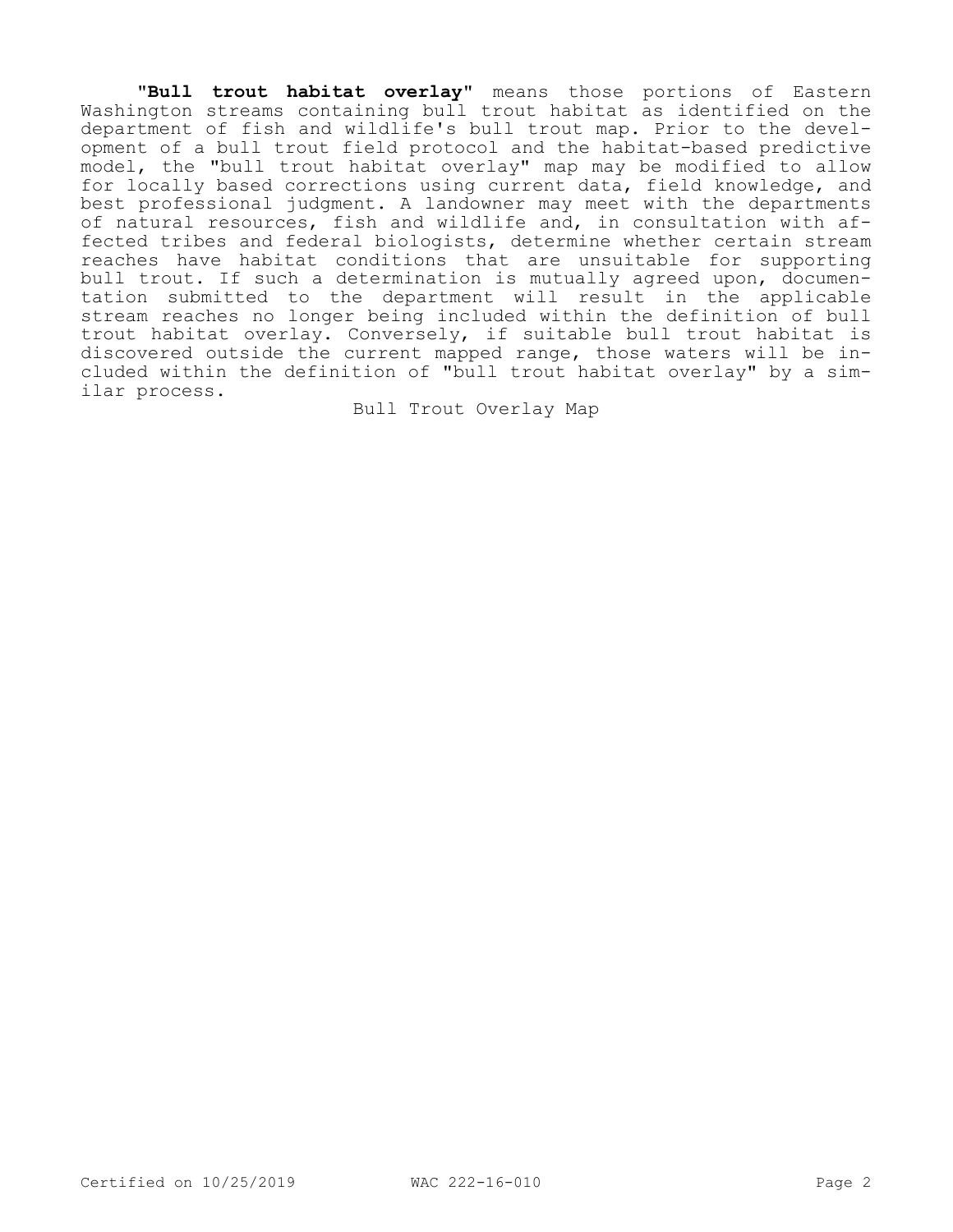

**"Channel migration zone (CMZ)"** means the area where the active channel of a stream is prone to move and this results in a potential near-term loss of riparian function and associated habitat adjacent to the stream, except as modified by a permanent levee or dike. For this purpose, near-term means the time scale required to grow a mature forest. (See board manual section 2 for descriptions and illustrations of CMZs and delineation guidelines.)

**"Chemicals"** means substances applied to forest lands or timber including pesticides, fertilizers, and other forest chemicals.

**"Clearcut"** means a harvest method in which the entire stand of trees is removed in one timber harvesting operation. Except as provided in WAC 222-30-110, an area remains clearcut until:<br>It meets the minimum stocking requireme

It meets the minimum stocking requirements under WAC 222-34-010(2) or 222-34-020(2); and

The largest trees qualifying for the minimum stocking levels have survived on the area for five growing seasons or, if not, they have reached an average height of four feet.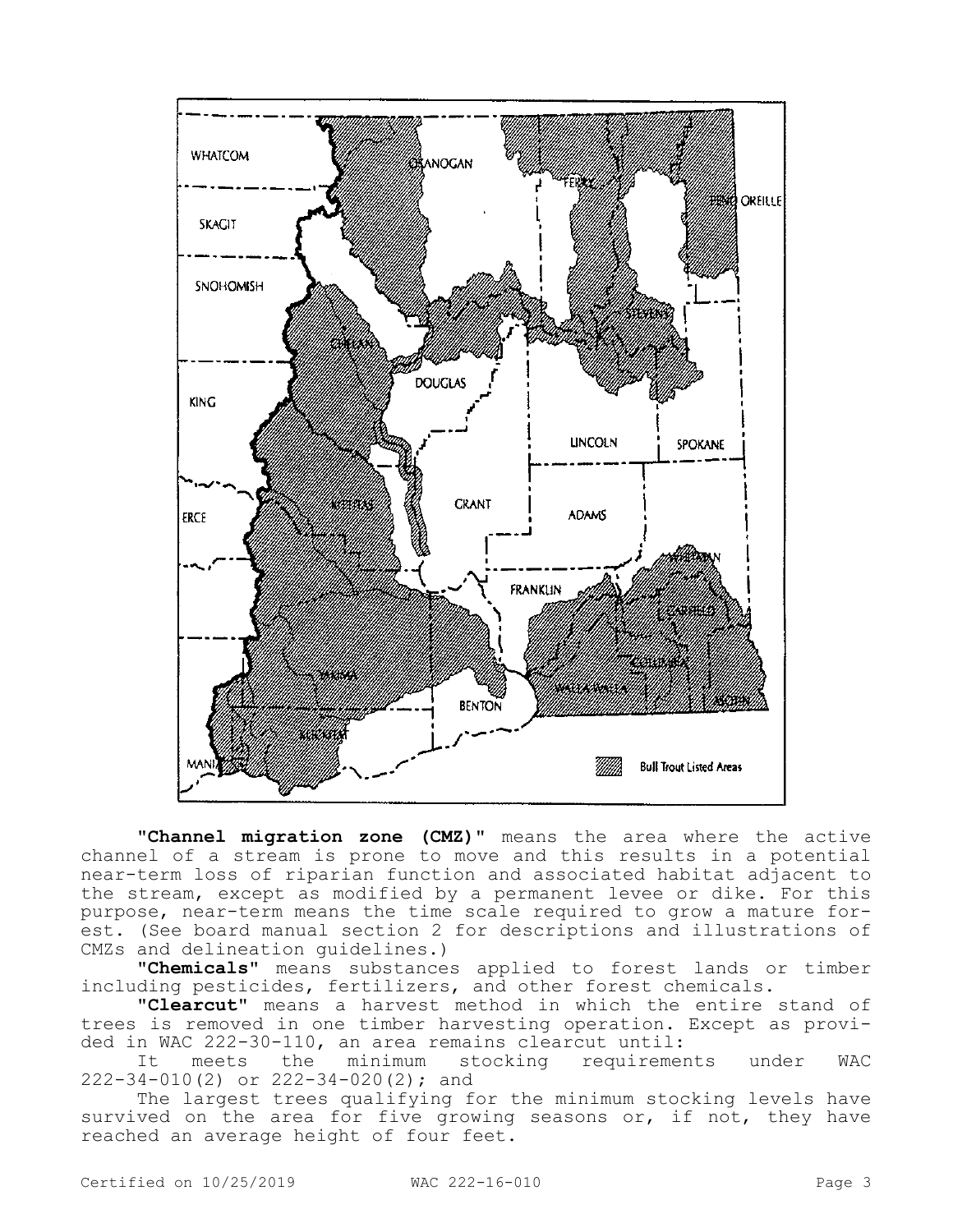**"Columbia River Gorge National Scenic Area or CRGNSA"** means the area established pursuant to the Columbia River Gorge National Scenic Area Act, 16 U.S.C. §544b(a).

**"CRGNSA special management area"** means the areas designated in the Columbia River Gorge National Scenic Area Act, 16 U.S.C. §544b(b) or revised pursuant to 16 U.S.C. §544b(c). For purposes of this rule, the special management area shall not include any parcels excluded by 16 U.S.C. §544f(o).

**"CRGNSA special management area guidelines"** means the guidelines and land use designations for forest practices developed pursuant to 16 U.S.C. §544f contained in the CRGNSA management plan developed pursuant to 15 U.S.C. §544d.

**"Commercial tree species"** means any species which is capable of producing a merchantable stand of timber on the particular site, or which is being grown as part of a Christmas tree or ornamental treegrowing operation.

**"Completion of harvest"** means the latest of:

Completion of removal of timber from the portions of forest lands harvested in the smallest logical unit that will not be disturbed by continued logging or an approved slash disposal plan for adjacent areas; or

Scheduled completion of any slash disposal operations where the department and the applicant agree within 6 months of completion of yarding that slash disposal is necessary or desirable to facilitate reforestation and agree to a time schedule for such slash disposal; or

Scheduled completion of any site preparation or rehabilitation of adjoining lands approved at the time of approval of the application or receipt of a notification: Provided, That delay of reforestation under this paragraph is permitted only to the extent reforestation would prevent or unreasonably hinder such site preparation or rehabilitation of adjoining lands.

**"Constructed wetlands"** means those wetlands voluntarily developed by the landowner. Constructed wetlands do not include wetlands created, restored, or enhanced as part of a mitigation procedure or wetlands inadvertently created as a result of current or past practices including, but not limited to: Road construction, landing construction, railroad construction, or surface mining.

**"Contamination"** means introducing into the atmosphere, soil, or water, sufficient quantities of substances as may be injurious to public health, safety or welfare, or to domestic, commercial, industrial, agriculture or recreational uses, or to livestock, wildlife, fish or other aquatic life.

**"Convergent headwalls"** (or headwalls) means teardrop-shaped landforms, broad at the ridgetop and terminating where headwaters converge into a single channel; they are broadly concave both longitudinally and across the slope, but may contain sharp ridges separating the headwater channels. (See board manual section 16 for identification criteria.)

**"Conversion activities"** means activities associated with conversions of forest land to land uses other than commercial timber operation. These activities may be occurring during or after timber harvest on forest land. They may include but are not limited to the following:

• Preparation for, or installation of, utilities on the forest practices activity site. The development or maintenance of existing rights of way providing utilities exclusively for other ownerships shall not be considered conversions of forest land (see WAC  $222 - 20 - 010(5)$ .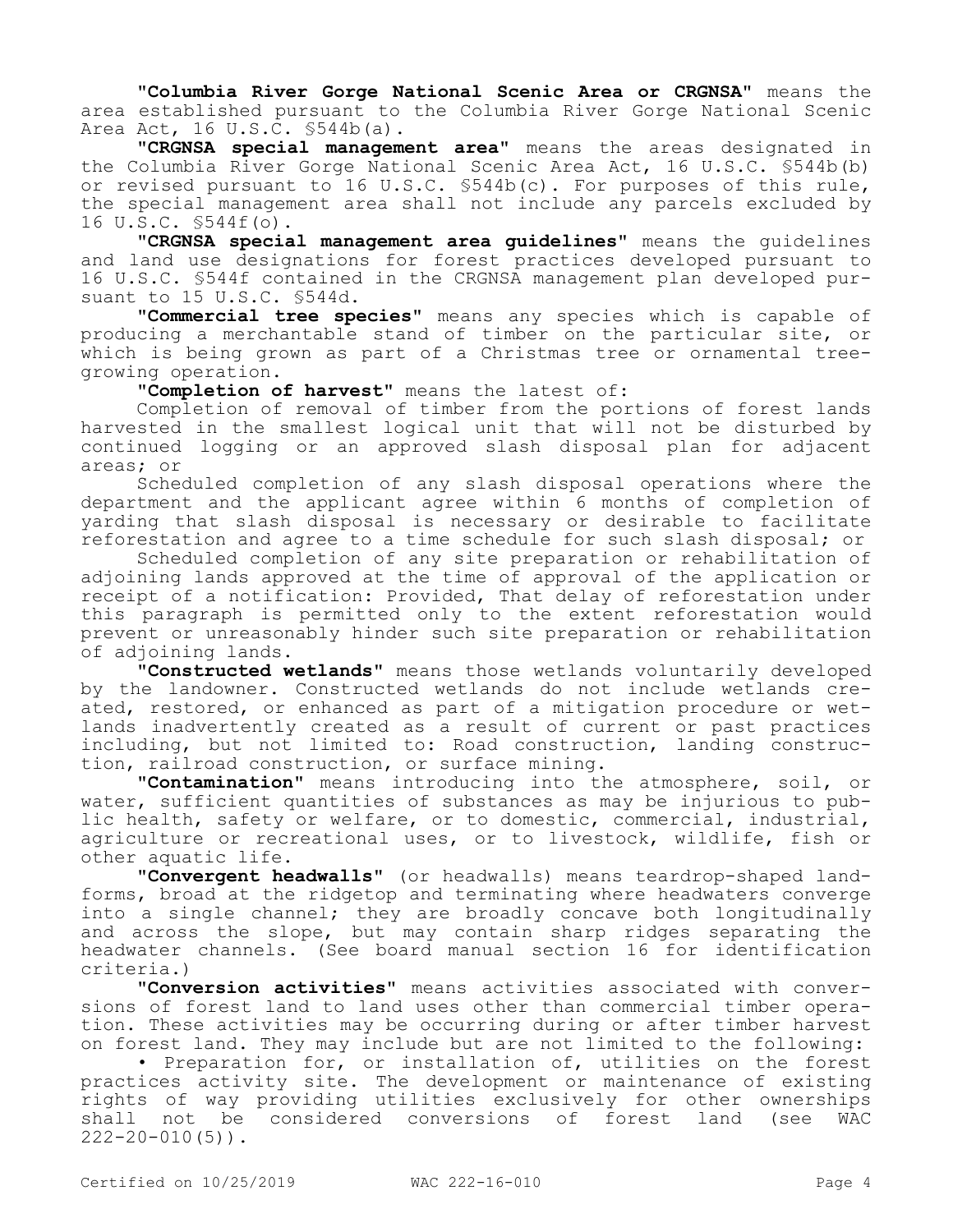• Any of, or any combination of, the following activities in preparation for nonforestry use of the land: Grading, filling, or stump removal.

• Preparation for, or construction of, any structure requiring local government approval.

• Construction of, or improvement of, roads to a standard greater than needed to conduct forest practices activities.

• Clearing for, or expansion of, rock pits for nonforest practices uses or developing surface mines.

**"Conversion option harvest plan"** means a voluntary plan developed by the landowner and approved by the local governmental entity indicating the limits of harvest areas, road locations, and open space.

**"Conversion to a use other than commercial timber operation"**  means a bona fide conversion to an active use which is incompatible with timber growing.

**"Cooperative habitat enhancement agreement (CHEA)"** see WAC  $222 - 16 - 105$ .

**"Critical habitat (federal)"** means the habitat of any threatened or endangered species designated as critical habitat by the United States Secretary of the Interior or Commerce under Sections 3 (5)(A) and 4 (a)(3) of the Federal Endangered Species Act.

**"Critical habitat (state)"** means those habitats designated by the board in accordance with WAC 222-16-080.

**"Critical nesting season"** means for marbled murrelets - April 1 to August 31.

**"Cultural resources"** means archaeological and historic sites and artifacts, and traditional religious, ceremonial and social uses and activities of affected Indian tribes.

**"Cumulative effects"** means the changes to the environment caused by the interaction of natural ecosystem processes with the effects of two or more forest practices.

**"Daily peak activity"** means for marbled murrelets - One hour before official sunrise to two hours after official sunrise and one hour before official sunset to one hour after official sunset.

**"Date of receipt,"** as that term is defined in RCW 43.21B.001, means:

(a) Five business days after the date of mailing; or

(b) The date of actual receipt, when the actual receipt date can be proven by a preponderance of the evidence. The recipient's sworn affidavit or declaration indicating the date of receipt, which is unchallenged by the department, shall constitute sufficient evidence of actual receipt. The date of actual receipt, however, may not exceed forty-five days from the date of mailing.

**"Debris"** means woody vegetative residue less than 3 cubic feet in size resulting from forest practices activities which would reasonably be expected to cause significant damage to a public resource.

**"Deep-seated landslides"** means landslides in which most of the area of the slide plane or zone lies below the maximum rooting depth of forest trees, to depths of tens to hundreds of feet. (See board manual section 16 for identification criteria.)

**"Demographic support"** means providing sufficient suitable spotted owl habitat within the SOSEA to maintain the viability of northern spotted owl sites identified as necessary to meet the SOSEA goals.

**"Department"** means the department of natural resources.

**"Desired future condition (DFC)"** is a reference point on a pathway and not an endpoint for stands. DFC means the stand conditions of a mature riparian forest at 140 years of age, the midpoint between 80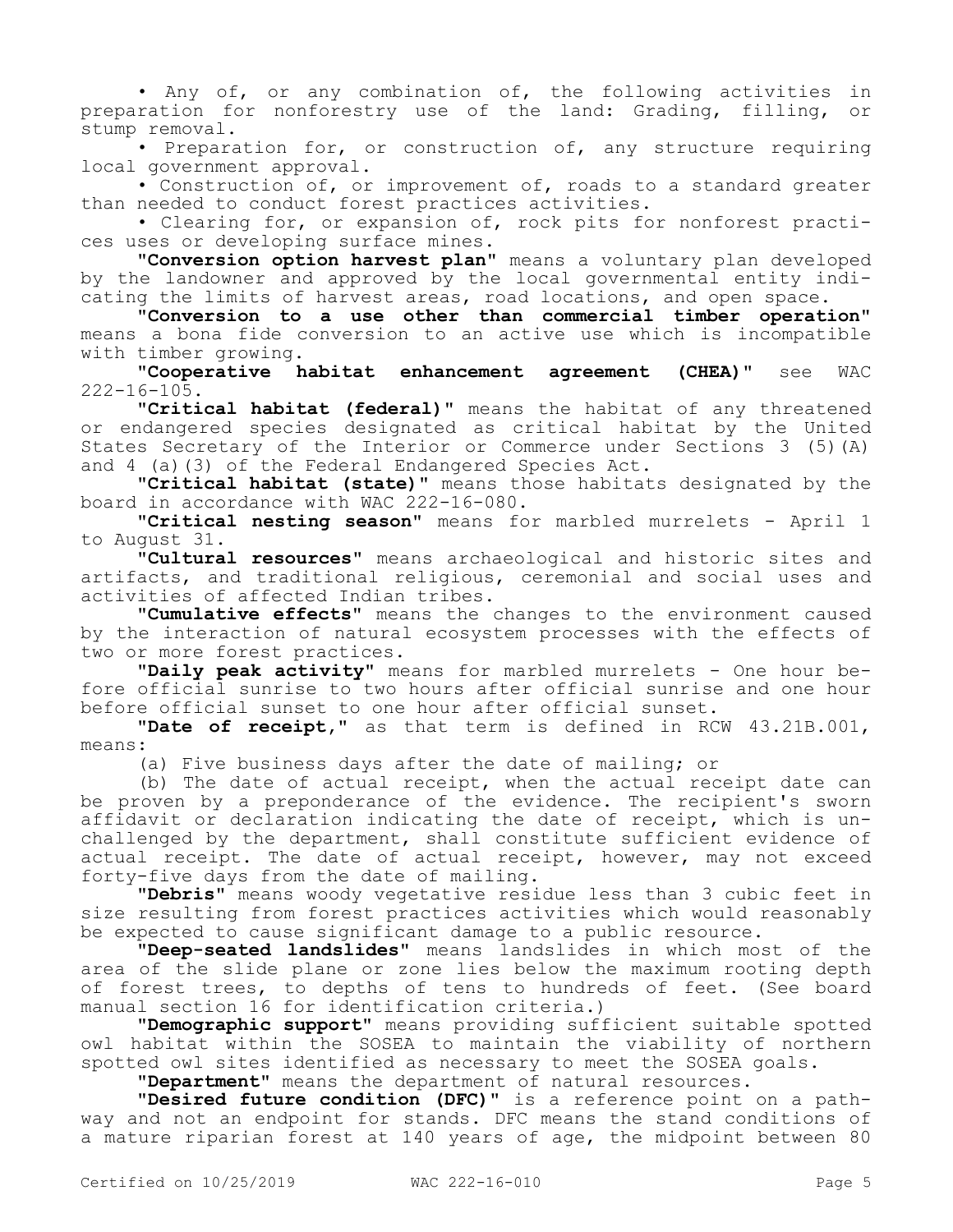and 200 years. Where basal area is the only stand attribute used to describe 140-year old stands, these are referred to as the "Target Basal Area."

**"Diameter at breast height (dbh)"** means the diameter of a tree at 4 1/2 feet above the ground measured from the uphill side.

**"Dispersal habitat"** see WAC 222-16-085(2).

**"Dispersal support"** means providing sufficient dispersal habitat for the interchange of northern spotted owls within or across the SO-SEA, as necessary to meet SOSEAgoals. Dispersal support is provided by a landscape consisting of stands of dispersal habitat interspersed with areas of higher quality habitat, such as suitable spotted owl habitat found within RMZs, WMZs or other required and voluntary leave areas.

**"Drainage structure"** means a construction technique or feature that is built to relieve surface runoff and/or intercepted ground water from roadside ditches to prevent excessive buildup in water volume and velocity. A drainage structure is not intended to carry any typed water. Drainage structures include structures such as: Cross drains, relief culverts, ditch diversions, water bars, or other such structures demonstrated to be equally effective.

**"Eastern Washington"** means the geographic area in Washington east of the crest of the Cascade Mountains from the international border to the top of Mt. Adams, then east of the ridge line dividing the White Salmon River drainage from the Lewis River drainage and east of the ridge line dividing the Little White Salmon River drainage from the Wind River drainage to the Washington-Oregon state line.



Eastern Washington Definition Map

**"Eastern Washington timber habitat types"** means elevation ranges associated with tree species assigned for the purpose of riparian management according to the following:

| <b>Timber Habitat Types</b> | <b>Elevation Ranges</b> |
|-----------------------------|-------------------------|
| ponderosa pine              | $0 - 2500$ feet         |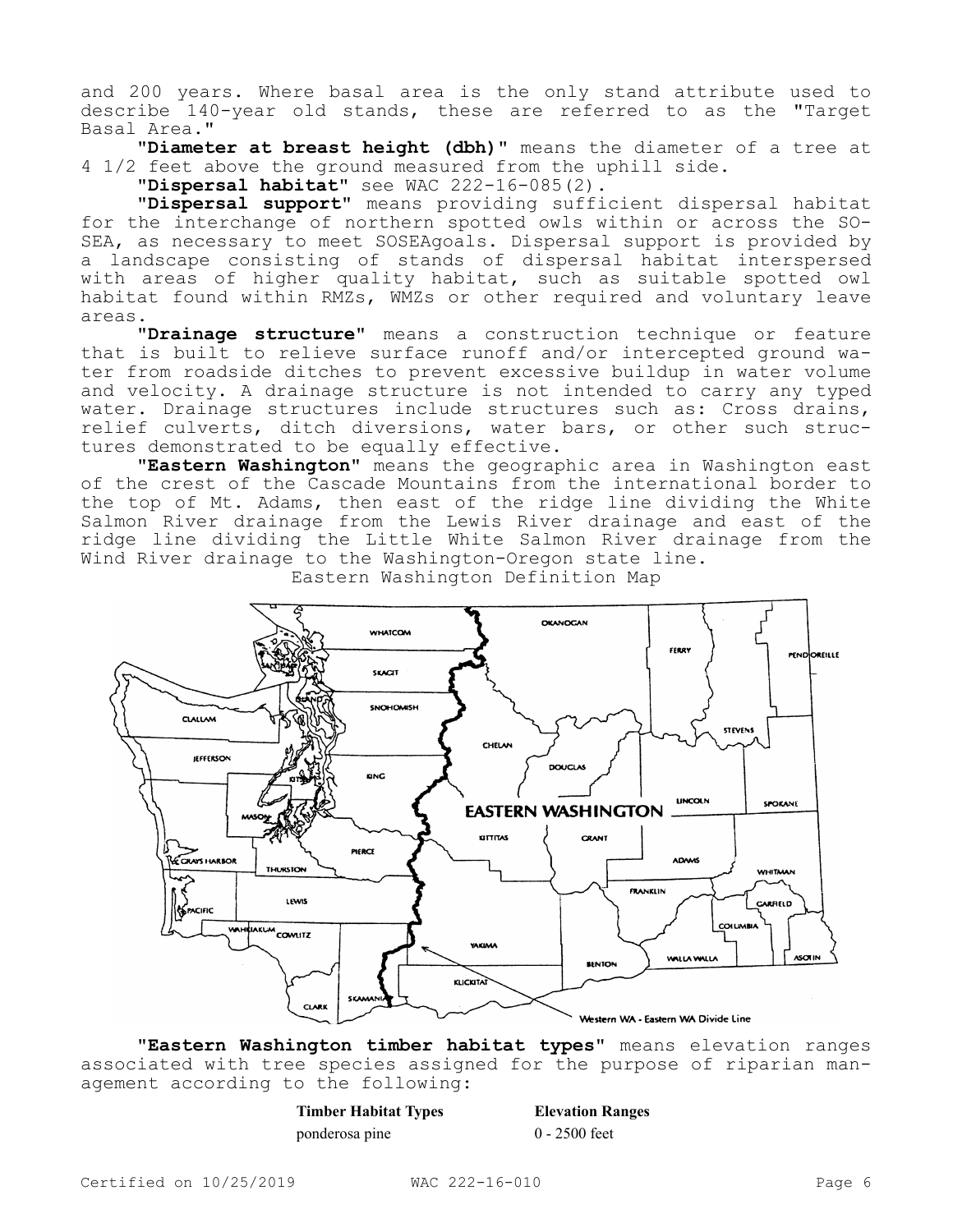| <b>Elevation Ranges</b> |
|-------------------------|
| $2501 - 5000$ feet      |
| above 5000 feet         |
|                         |

**"Edge"** of any water means the outer edge of the water's bankfull width or, where applicable, the outer edge of the associated channel migration zone.

**"End hauling"** means the removal and transportation of excavated material, pit or quarry overburden, or landing or road cut material from the excavation site to a deposit site not adjacent to the point of removal.

**"Equipment limitation zone"** means a 30-foot wide zone measured horizontally from the outer edge of the bankfull width of a Type Np or Ns Water. It applies to all perennial and seasonal nonfish bearing streams.

**"Erodible soils"** means those soils that, when exposed or displaced by a forest practices operation, would be readily moved by water.

**"Even-aged harvest methods"** means the following harvest methods: Clearcuts;

Seed tree harvests in which twenty or fewer trees per acre remain after harvest;

Shelterwood regeneration harvests in which twenty or fewer trees per acre remain after harvest;

Group or strip shelterwood harvests creating openings wider than two tree heights, based on dominant trees;

Shelterwood removal harvests which leave fewer than one hundred fifty trees per acre which are at least five years old or four feet in average height;

Partial cutting in which fewer than fifty trees per acre remain after harvest;

Overstory removal when more than five thousand board feet per acre is removed and fewer than fifty trees per acre at least ten feet in height remain after harvest; and

Other harvesting methods designed to manage for multiple age classes in which six or fewer trees per acre remain after harvest.

Except as provided above for shelterwood removal harvests and overstory removal, trees counted as remaining after harvest shall be at least ten inches in diameter at breast height and have at least the top one-third of the stem supporting green, live crowns. Except as provided in WAC 222-30-110, an area remains harvested by even-aged methods until it meets the minimum stocking requirements under WAC 222-34-010(2) or 222-34-020(2) and the largest trees qualifying for the minimum stocking levels have survived on the area for five growing seasons or, if not, they have reached an average height of four feet.

**"Fen"** means wetlands which have the following characteristics: Peat soils 16 inches or more in depth (except over bedrock); and vegetation such as certain sedges, hardstem bulrush and cattails; fens may have an overstory of spruce and may be associated with open water.

**"Fertilizers"** means any substance or any combination or mixture of substances used principally as a source of plant food or soil amendment.

**"Fill"** means the placement of earth material or aggregate for road or landing construction or other similar activities.

**"Fish"** means for purposes of these rules, species of the vertebrate taxonomic groups of *Cephalospidomorphi* and *Osteichthyes*.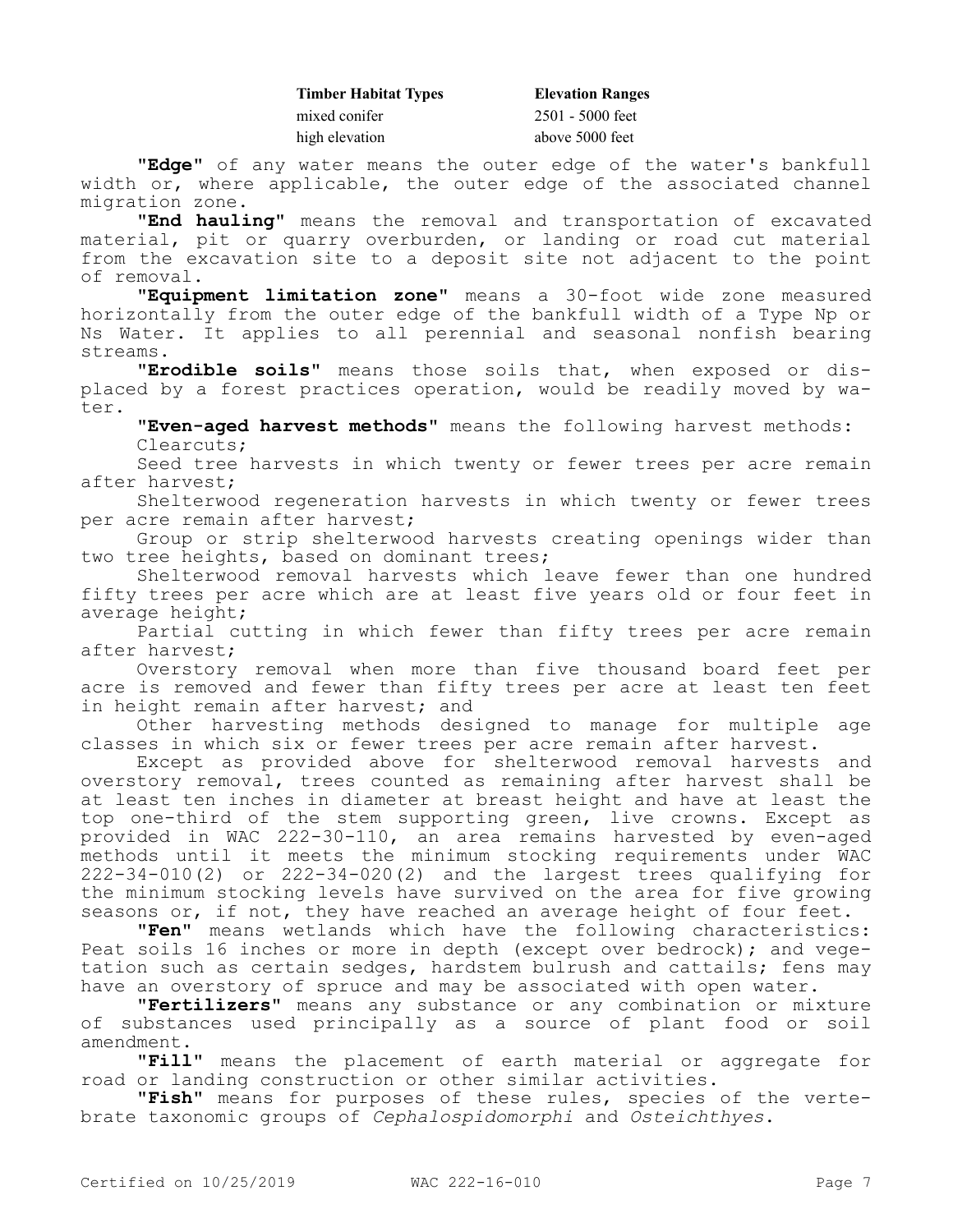**"Fish habitat"** means habitat, which is used by fish at any life stage at any time of the year including potential habitat likely to be used by fish, which could be recovered by restoration or management and includes off-channel habitat.

**"Fish passage barrier"** means any artificial in-stream structure that impedes the free passage of fish.

**"Fish protection standards"** means the standards met by fulfilling certain fish protection objectives when conducting forest practices hydraulic projects in Type S and F and associated Np Waters. The objectives, identified in WAC 222-16-025, are met by following rules associated with forest practices hydraulic projects.

**"Flood level - 100 year"** means a calculated flood event flow based on an engineering computation of flood magnitude that has a one percent chance of occurring in any given year. For purposes of field interpretation, landowners may use the following methods:

Flow information from gauging stations;

Field estimate of water level based on guidance for "Determining the 100-Year Flood Level" in the forest practices board manual section 2.

The 100-year flood level shall not include those lands that can reasonably be expected to be protected from flood waters by flood control devices maintained by or under license from the federal government, the state, or a political subdivision of the state.

**"Forest biomass"** means material from trees and woody plants that are by-products of forest management, ecosystem restoration, or hazardous fuel reduction treatments on forest land. Although stumps are a by-product of these activities, only those removed for the purpose of road and landing construction, forest health treatments, or conversion activities may qualify as forest biomass.

**"Forest land"** means all land which is capable of supporting a merchantable stand of timber and is not being actively used for a use which is incompatible with timber growing. Forest land does not include agricultural land that is or was enrolled in the conservation reserve enhancement program by contract if such agricultural land was historically used for agricultural purposes and the landowner intends to continue to use the land for agricultural purposes in the future. For small forest landowner road maintenance and abandonment planning only, the term "forest land" excludes the following:

(a) Residential home sites. A residential home site may be up to five acres in size, and must have an existing structure in use as a residence;

(b) Cropfields, orchards, vineyards, pastures, feedlots, fish pens, and the land on which appurtenances necessary to the production, preparation, or sale of crops, fruit, dairy products, fish, and livestock exist.

**"Forest landowner"** means any person in actual control of forest land, whether such control is based either on legal or equitable title, or on any other interest entitling the holder to sell or otherwise dispose of any or all of the timber on such land in any manner. However, any lessee or other person in possession of forest land without legal or equitable title to such land shall be excluded from the definition of "forest landowner" unless such lessee or other person has the right to sell or otherwise dispose of any or all of the timber located on such forest land.

**"Forest practice"** means any activity conducted on or directly pertaining to forest land and relating to growing, harvesting, or pro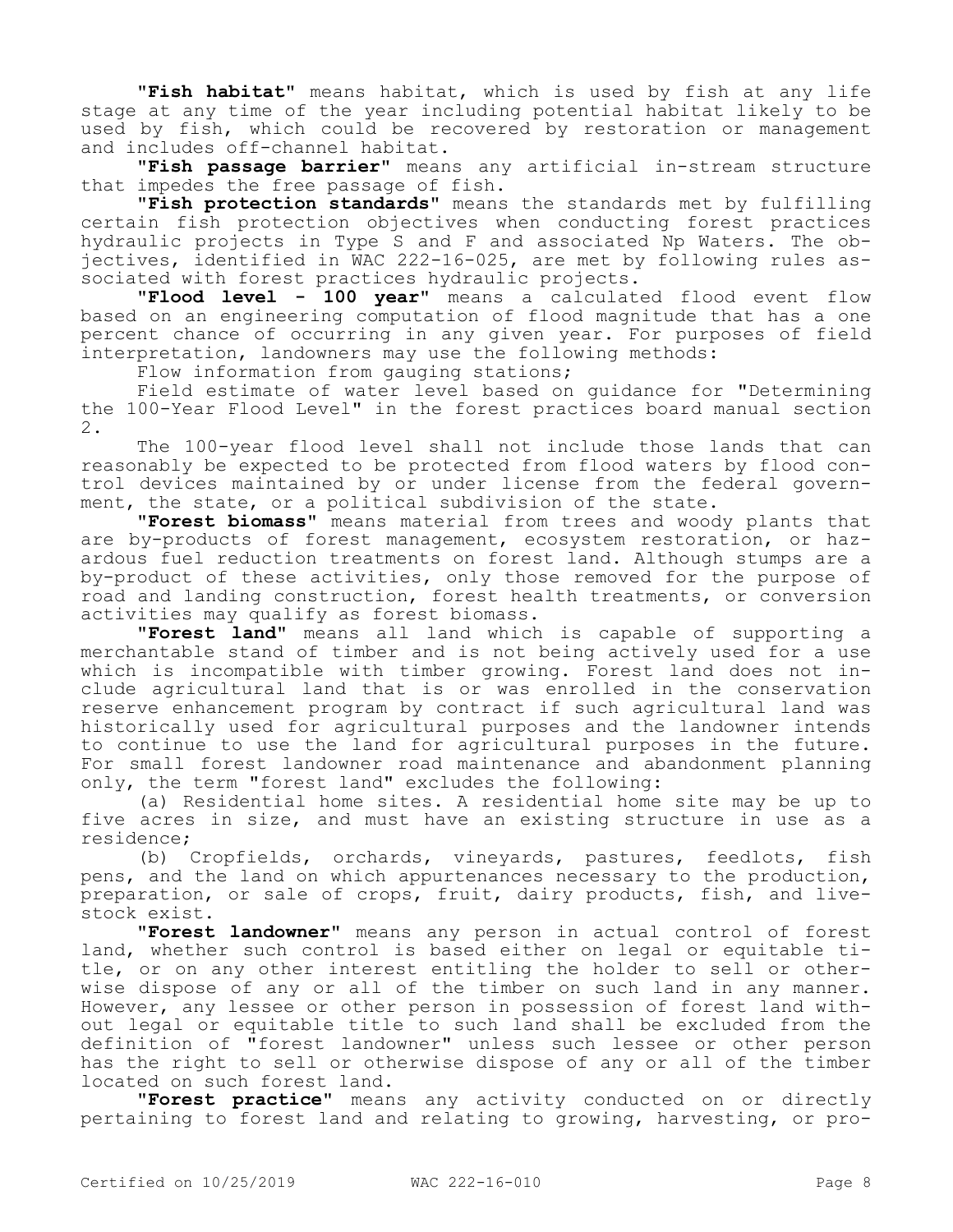cessing timber, or removing forest biomass, including but not limited to:

Activities in and over typed water; Road and trail construction; Harvesting, final and intermediate; Precommercial thinning; Reforestation; Fertilization; Prevention and suppression of diseases and insects; Salvage of trees; and Brush control.

"Forest practice" shall not include: Forest species seed orchard operations and intensive forest nursery operations; or preparatory work such as tree marking, surveying and road flagging; or removal or harvest of incidental vegetation from forest lands such as berries, ferns, greenery, mistletoe, herbs, mushrooms, and other products which cannot normally be expected to result in damage to forest soils, timber or public resources.

**"Forest practices hydraulic project"** means a forest practices activity that includes the construction or performance of work that will use, divert, obstruct, or change the natural flow or bed of any Type S, F, or N Water. Stand-alone proposals involving channel change and realignment, dredging in fresh water areas, and constructing outfall structures are not forest practices hydraulic projects and remain governed by chapters 77.55 RCW and 220-110 WAC.

**"Forest road"** means ways, lanes, roads, or driveways on forest land used since 1974 for forest practices. "Forest road" does not include skid trails, highways, or local government roads except where the local governmental entity is a forest landowner. For road maintenance and abandonment planning purposes only, "forest road" does not include forest roads used exclusively for residential access located on a small forest landowner's forest land.

**"Forest trees"** does not include hardwood trees cultivated by agricultural methods in growing cycles shorter than 15 years if the trees were planted on land that was not in forest use immediately before the trees were planted and before the land was prepared for planting the trees. "Forest trees" includes Christmas trees but does not include Christmas trees that are cultivated by agricultural methods, as that term is defined in RCW 84.33.035.

**"Full bench road"** means a road constructed on a side hill without using any of the material removed from the hillside as a part of the road. This construction technique is usually used on steep or unstable slopes.

**"Green recruitment trees"** means those trees left after harvest for the purpose of becoming future wildlife reserve trees under WAC 222-30-020(12).

**"Ground water recharge areas for glacial deep-seated slides"**  means the area upgradient that can contribute water to the landslide, assuming that there is an impermeable perching layer in or under a deep-seated landslide in glacial deposits. (See board manual section 16 for identification criteria.)

**"Headwater spring"** means a permanent spring at the head of a perennial channel. Where a headwater spring can be found, it will coincide with the uppermost extent of Type Np Water.

**"Herbicide"** means any substance or mixture of substances intended to prevent, destroy, repel, or mitigate any tree, bush, weed or algae and other aquatic weeds.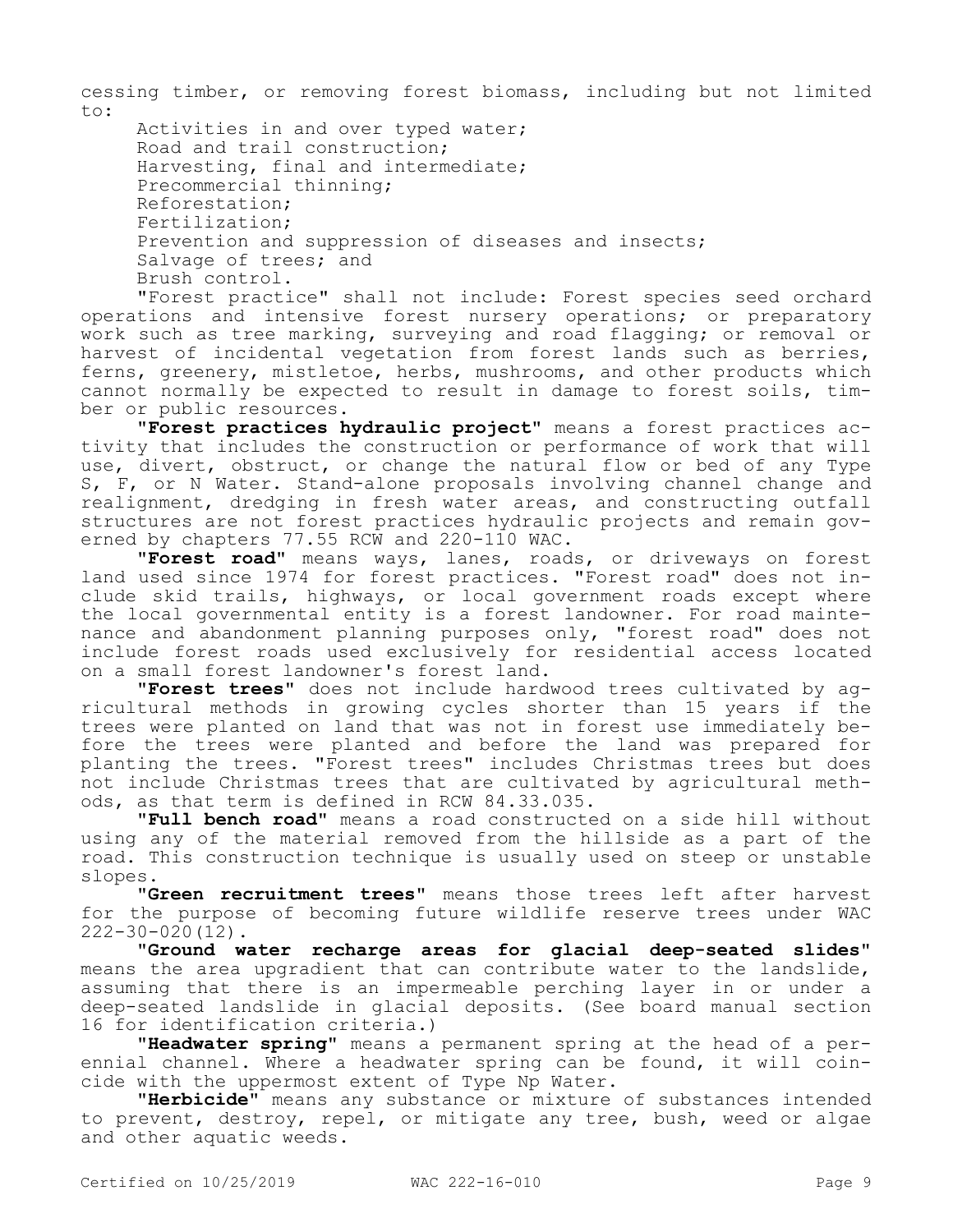**"Horizontal distance"** means the distance between two points measured at a zero percent slope.

**"Hyporheic"** means an area adjacent to and below channels where interstitial water is exchanged with channel water and water movement is mainly in the downstream direction.

**"Identified watershed processes"** means the following components of natural ecological processes that may in some instances be altered by forest practices in a watershed:

Mass wasting;

Surface and road erosion;

Seasonal flows including hydrologic peak and low flows and annual yields (volume and timing);

Large organic debris;

Shading; and

Stream bank and bed stability.

**"Inner gorges"** means canyons created by a combination of the downcutting action of a stream and mass movement on the slope walls; they commonly show evidence of recent movement, such as obvious landslides, vertical tracks of disturbance vegetation, or areas that are concave in contour and/or profile. (See board manual section 16 for identification criteria.)

**"Insecticide"** means any substance or mixture of substances intended to prevent, destroy, repel, or mitigate any insect, other arthropods or mollusk pests.

**"Interdisciplinary team"** (ID Team) means a group of varying size comprised of individuals having specialized expertise, assembled by the department to respond to technical questions associated with a proposed forest practices activity.

**"Islands"** means any island surrounded by salt water in Kitsap, Mason, Jefferson, Pierce, King, Snohomish, Skagit, Whatcom, Island, or San Juan counties.

**"Large forest landowner"** is a forest landowner who is not a small forest landowner.

**"Limits of construction"** means the area occupied by the completed roadway or landing, including the cut bank, fill slope, and the area cleared for the purpose of constructing the roadway or landing.

**"Load bearing portion"** means that part of the road, landing, etc., which is supportive soil, earth, rock or other material directly below the working surface and only the associated earth structure necessary for support.

**"Local governmental entity"** means the governments of counties and the governments of cities and towns as defined in chapter 35.01 RCW.

**"Low impact harvest"** means use of any logging equipment, methods, or systems that minimize compaction or disturbance of soils and vegetation during the yarding process. The department shall determine such equipment, methods or systems in consultation with the department of ecology.

**"Marbled murrelet detection area"** means an area of land associated with a visual or audible detection of a marbled murrelet, made by a qualified surveyor which is documented and recorded in the department of fish and wildlife database. The marbled murrelet detection area shall be comprised of the section of land in which the marbled murrelet detection was made and the eight sections of land immediately adjacent to that section.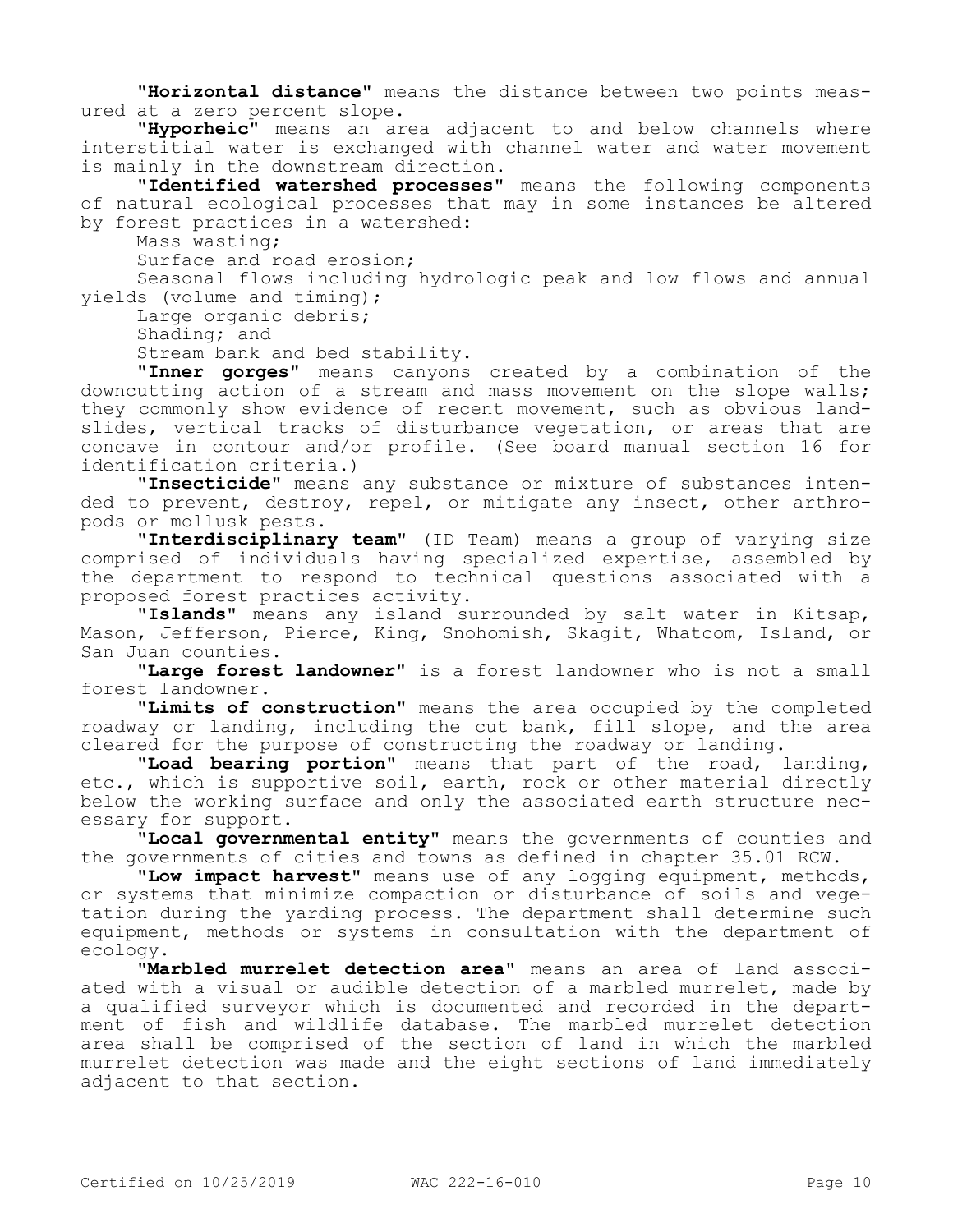

**Detection Section** 

Detection Area

**"Marbled murrelet nesting platform"** means any horizontal tree structure such as a limb, an area where a limb branches, a surface created by multiple leaders, a deformity, or a debris/moss platform or stick nest equal to or greater than 7 inches in diameter including associated moss if present, that is 50 feet or more above the ground in trees 32 inches dbh and greater (generally over 90 years of age) and is capable of supporting nesting by marbled murrelets.

**"Median home range circle"** means a circle, with a specified radius, centered on a spotted owl site center. The radius for the median home range circle in the Hoh-Clearwater/Coastal Link SOSEA is 2.7 miles; for all other SOSEAs the radius is 1.8 miles.

**"Merchantable stand of timber"** means a stand of trees that will yield logs and/or fiber:

Suitable in size and quality for the production of lumber, plywood, pulp or other forest products;

Of sufficient value at least to cover all the costs of harvest and transportation to available markets.

**"Multiyear permit"** means a permit to conduct forest practices which is effective for longer than three years but no longer than five years.

**"Northern spotted owl site center"** means the location of status 1, 2 or 3 northern spotted owls based on the following definitions:

- Status 1: Pair or reproductive A male and female heard and/or observed in close proximity to each other on the same visit, a female detected on a nest, or one or both adults observed with young.
- Status 2: Two birds, pair status unknown The presence or response of two birds of opposite sex where pair status cannot be determined and where at least one member meets the resident territorial single requirements.
- Status 3: Resident territorial single The presence or response of a single owl within the same general area on three or more occasions within a breeding season with no response by an owl of the opposite sex after a complete survey; or three or more responses over several years (i.e., two responses in year one and one response in year two, for the same general area).

In determining the existence, location, and status of northern spotted owl site centers, the department shall consult with the department of fish and wildlife and use only those sites documented in substantial compliance with guidelines or protocols and quality control methods established by and available from the department of fish and wildlife.

**"Notice of a conversion to a nonforestry use"** means a notice issued by the department pursuant to RCW 76.09.060 (3)(b). A landowner who receives such notice is subject to the actions and requirements described in RCW 76.09.460 and 76.09.470.

**"Notice to comply"** means a notice issued by the department pursuant to RCW 76.09.090 of the act and may require initiation and/or completion of action necessary to prevent, correct and/or compensate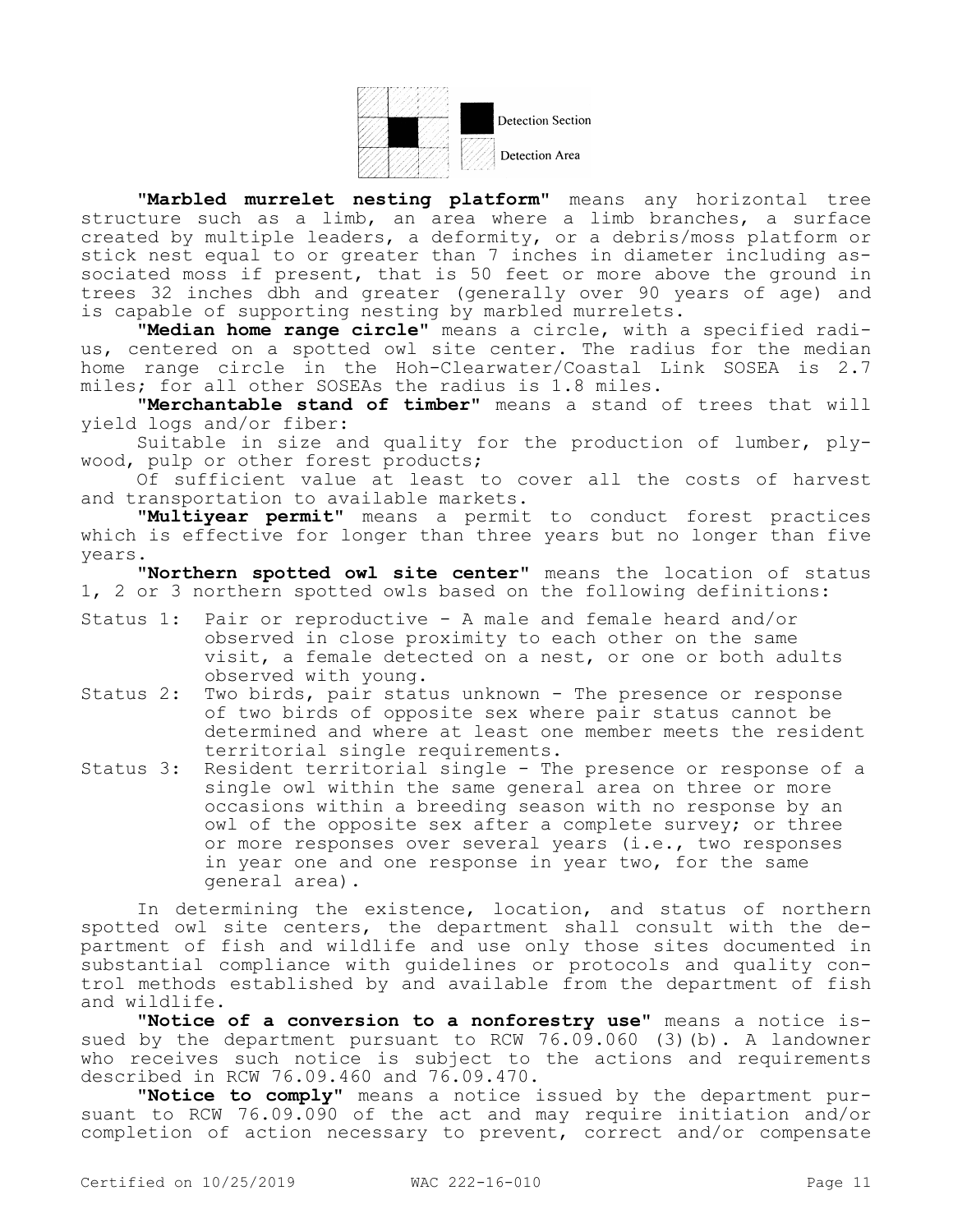for material damage to public resources which resulted from forest practices.

**"Occupied marbled murrelet site"** means:

(1) A contiguous area of suitable marbled murrelet habitat where at least one of the following marbled murrelet behaviors or conditions  $OCDIP$ 

(a) A nest is located; or

(b) Downy chicks or eggs or egg shells are found; or

(c) Marbled murrelets are detected flying below, through, into or out of the forest canopy; or

(d) Birds calling from a stationary location within the area; or

(e) Birds circling above a timber stand within one tree height of the top of the canopy; or

(2) A contiguous forested area, which does not meet the definition of suitable marbled murrelet habitat, in which any of the behaviors or conditions listed above has been documented by the department of fish and wildlife and which is distinguishable from the adjacent forest based on vegetative characteristics important to nesting marbled murrelets.

(3) For sites defined in (1) and (2) above, the sites will be presumed to be occupied based upon observation of circling described in (1)(e), unless a two-year survey following the 2003 Pacific Seabird Group (PSG) protocol has been completed and an additional third-year of survey following a method listed below is completed and none of the behaviors or conditions listed in (1)(a) through (d) of this definition are observed. The landowner may choose one of the following methods for the third-year survey:

(a) Conduct a third-year survey with a minimum of nine visits conducted in compliance with 2003 PSG protocol. If one or more marbled murrelets are detected during any of these nine visits, three additional visits conducted in compliance with the protocol of the first nine visits shall be added to the third-year survey. Department of fish and wildlife shall be consulted prior to initiating third-year surveys; or

(b) Conduct a third-year survey designed in consultation with the department of fish and wildlife to meet site specific conditions.

(4) For sites defined in (1) above, the outer perimeter of the occupied site shall be presumed to be the closer, measured from the point where the observed behaviors or conditions listed in (1) above occurred, of the following:

(a) 1.5 miles from the point where the observed behaviors or conditions listed in (1) above occurred; or

(b) The beginning of any gap greater than 300 feet wide lacking one or more of the vegetative characteristics listed under "suitable marbled murrelet habitat"; or

(c) The beginning of any narrow area of "suitable marbled murrelet habitat" less than 300 feet in width and more than 300 feet in length.

(5) For sites defined under (2) above, the outer perimeter of the occupied site shall be presumed to be the closer, measured from the point where the observed behaviors or conditions listed in (1) above occurred, of the following:

(a) 1.5 miles from the point where the observed behaviors or conditions listed in (1) above occurred; or

(b) The beginning of any gap greater than 300 feet wide lacking one or more of the distinguishing vegetative characteristics important to murrelets; or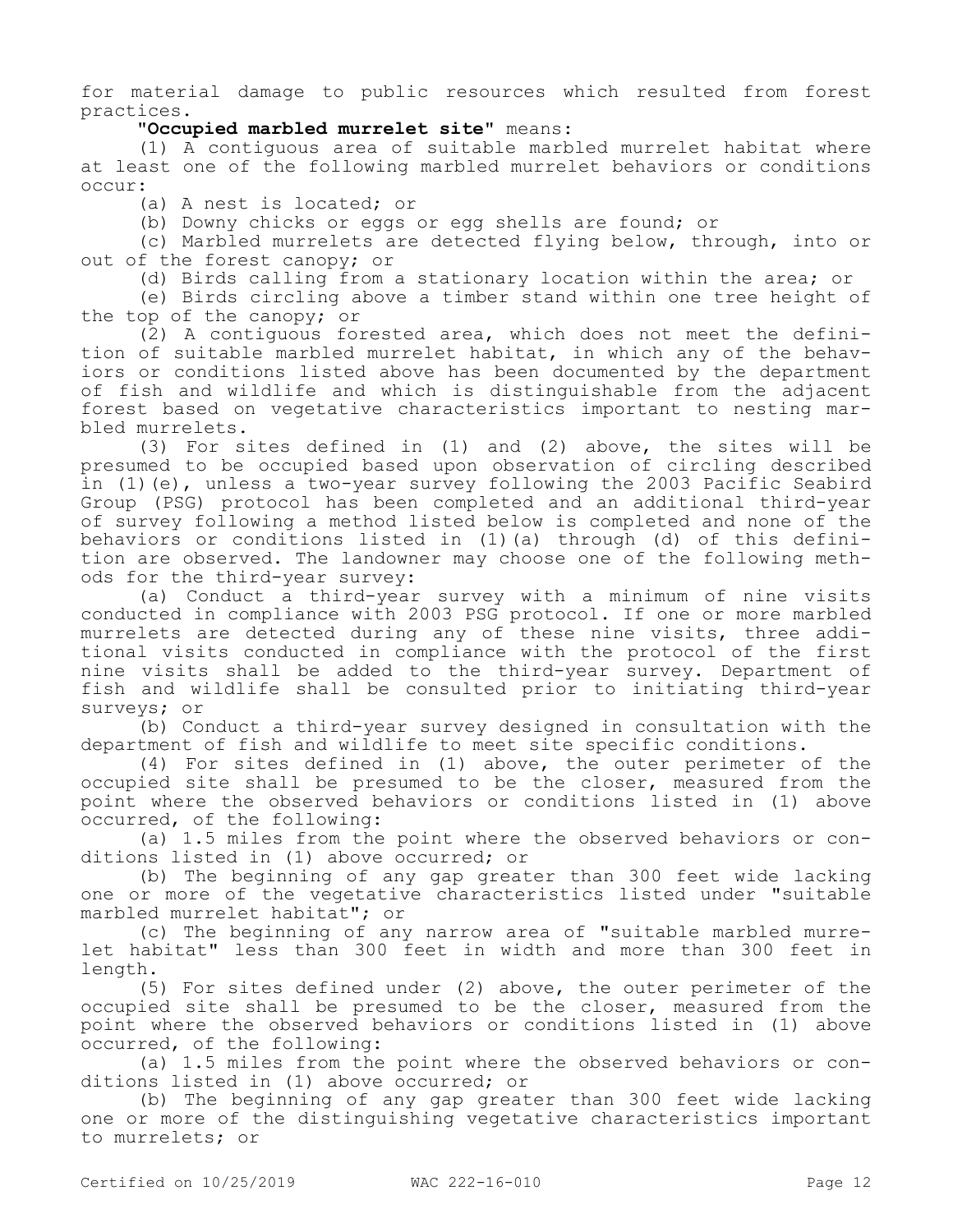(c) The beginning of any narrow area of suitable marbled murrelet habitat, comparable to the area where the observed behaviors or conditions listed in (1) above occurred, less than 300 feet in width and more than 300 feet in length.

(6) In determining the existence, location and status of occupied marbled murrelet sites, the department shall consult with the department of fish and wildlife and use only those sites documented in substantial compliance with guidelines or protocols and quality control methods established by and available from the department of fish and wildlife.

**"Old forest habitat"** see WAC 222-16-085 (1)(a).

**"Operator"** means any person engaging in forest practices except an employee with wages as his/her sole compensation.

**"Ordinary high-water line"** means the mark on the shores of all waters, which will be found by examining the beds and banks and ascertaining where the presence and action of waters are so common and usual, and so long continued in all ordinary years, as to mark upon the soil a character distinct from that of the abutting upland, in respect to vegetation: Provided, That in any area where the ordinary high-water line cannot be found, the ordinary high-water line adjoining saltwater shall be the line of mean high tide and the ordinary high-water line adjoining freshwater shall be the line of mean high-water.

**"Other forest chemicals"** means fire retardants when used to control burning (other than water), nontoxic repellents, oil, dust-control agents (other than water), salt, and other chemicals used in forest management, except pesticides and fertilizers, that may present hazards to the environment.

**"Park"** means any park included on the parks register maintained by the department pursuant to WAC 222-20-100(2). Developed park recreation area means any park area developed for high density outdoor recreation use.

**"Partial cutting"** means the removal of a portion of the merchantable volume in a stand of timber so as to leave an uneven-aged stand of well-distributed residual, healthy trees that will reasonably utilize the productivity of the soil. Partial cutting does not include seedtree or shelterwood or other types of regeneration cutting.

**"Pesticide"** means any insecticide, herbicide, fungicide, or rodenticide, but does not include nontoxic repellents or other forest chemicals.

**"Plantable area"** is an area capable of supporting a commercial stand of timber excluding lands devoted to permanent roads, utility rights of way, that portion of riparian management zones where scarification is not permitted, and any other area devoted to a use incompatible with commercial timber growing.

**"Power equipment"** means all machinery operated with fuel burning or electrical motors, including heavy machinery, chain saws, portable generators, pumps, and powered backpack devices.

**"Preferred tree species"** means the following species listed in descending order of priority for each timber habitat type:

| Ponderosa pine<br>habitat type | <b>Mixed conifer</b><br>habitat type |
|--------------------------------|--------------------------------------|
| all hardwoods                  | all hardwoods                        |
| ponderosa pine                 | western larch                        |
| western larch                  | ponderosa pine                       |
| Douglas-fir                    | western red cedar                    |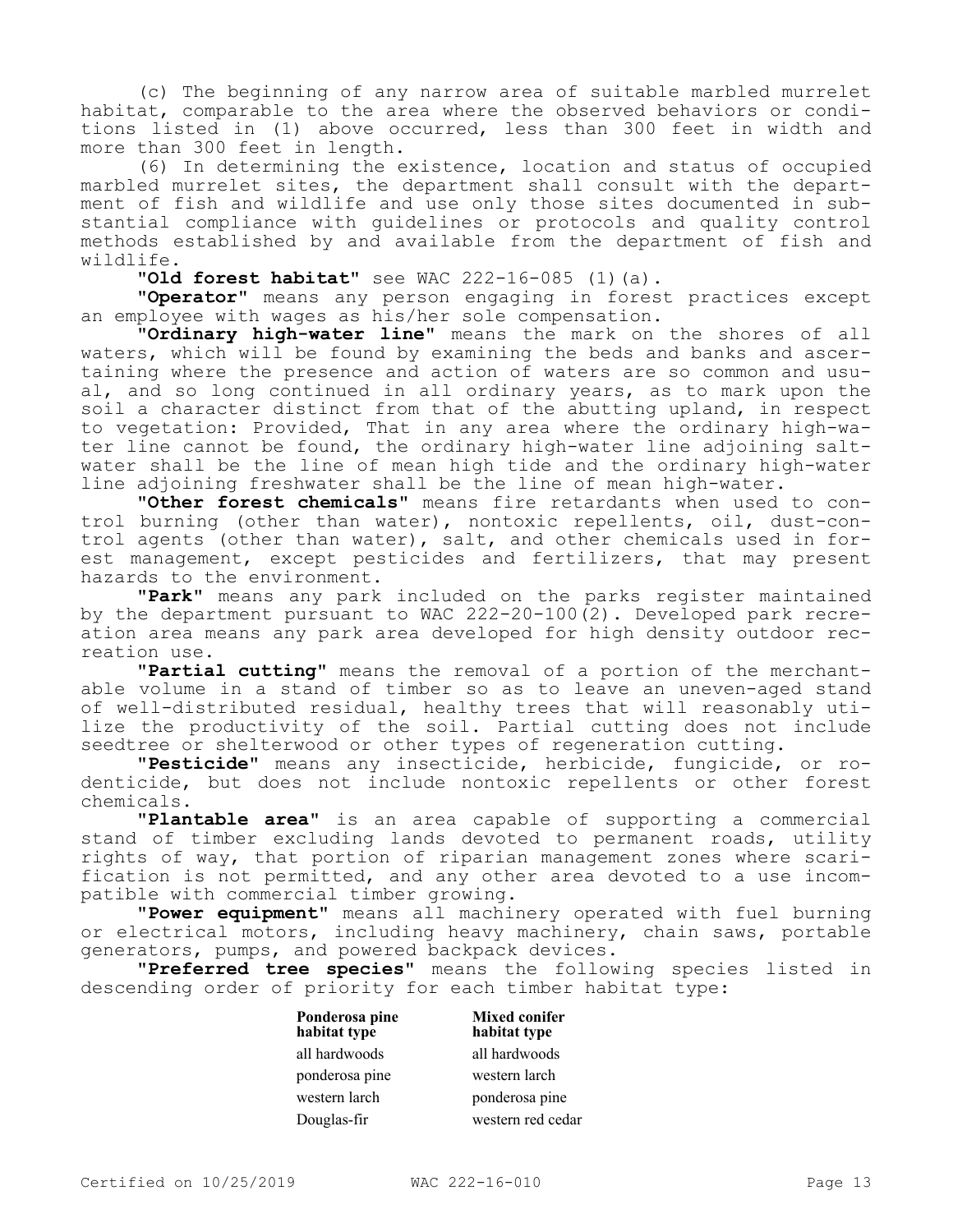**Ponderosa pine habitat type** western red cedar western white pine

**Mixed conifer habitat type** Douglas-fir lodgepole pine

**"Public resources"** means water, fish, and wildlife and in addition means capital improvements of the state or its political subdivisions.

**"Qualified surveyor"** means an individual who has successfully completed the marbled murrelet field training course offered by the department of fish and wildlife or its equivalent.

**"Rehabilitation"** means the act of renewing, or making usable and reforesting forest land which was poorly stocked or previously nonstocked with commercial species.

**"Resource characteristics"** means the following specific measurable characteristics of fish, water, and capital improvements of the state or its political subdivisions:

For fish and water:

Physical fish habitat, including temperature and turbidity;

Turbidity in hatchery water supplies; and

Turbidity and volume for areas of water supply.

For capital improvements of the state or its political subdivisions:

Physical or structural integrity.

If the methodology is developed and added to the manual to analyze the cumulative effects of forest practices on other characteristics of fish, water, and capital improvements of the state or its subdivisions, the board shall amend this list to include these characteristics.

**"Riparian function"** includes bank stability, the recruitment of woody debris, leaf litter fall, nutrients, sediment filtering, shade, and other riparian features that are important to both riparian forest and aquatic system conditions.

## **"Riparian management zone (RMZ)"** means:

## (1) **For Western Washington**

(a) The area protected on each side of a Type S or F Water measured horizontally from the outer edge of the bankfull width or the outer edge of the CMZ, whichever is greater (see table below); and

| Site Class | Western Washington Total<br><b>RMZ Width</b> |
|------------|----------------------------------------------|
| L          | 200 <sup>'</sup>                             |
| Н          | 170'                                         |
| Ш          | 140'                                         |
| IV         | 110'                                         |
|            |                                              |

(b) The area protected on each side of Type Np Waters, measured horizontally from the outer edge of the bankfull width. (See WAC  $222 - 30 - 021(2)$ .

# (2) **For Eastern Washington**

(a) The area protected on each side of a Type S or F Water measured horizontally from the outer edge of the bankfull width or the outer edge of the CMZ, whichever is greater (see table below); and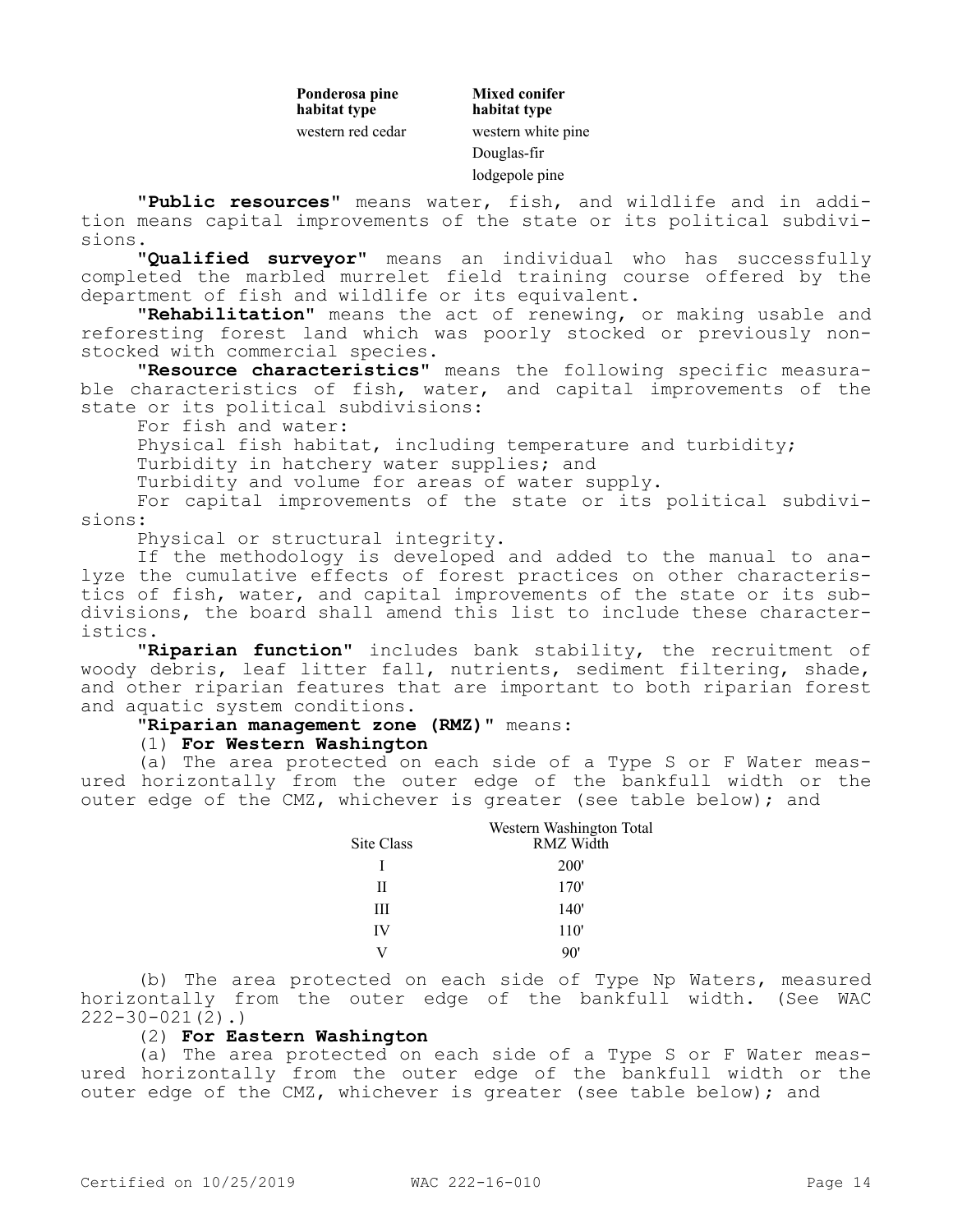|            | Eastern Washington Total |
|------------|--------------------------|
| Site Class | RMZ Width                |
|            | 130'                     |
| Н          | 110'                     |
| Ш          | $90'$ or $100'$ *        |
| IV         | $75'$ or $100'*$         |
|            | $75'$ or $100'*$         |

#### Dependent upon stream size. (See WAC 222-30-022.)

(b) The area protected on each side of Type Np Waters, measured horizontally from the outer edge of the bankfull width. (See WAC  $222 - 30 - 022(2)$ .

(3) **For exempt 20 acre parcels,** a specified area alongside Type S and F Waters where specific measures are taken to protect water quality and fish and wildlife habitat.

### **"RMZ core zone"** means:

(1) **For Western Washington,** the 50 foot buffer of a Type S or F Water, measured horizontally from the outer edge of the bankfull width or the outer edge of the channel migration zone, whichever is greater. (See WAC 222-30-021.)

(2) **For Eastern Washington,** the thirty foot buffer of a Type S or F Water, measured horizontally from the outer edge of the bankfull width or the outer edge of the channel migration zone, whichever is greater. (See WAC 222-30-022.)

## **"RMZ inner zone"** means:

(1) **For Western Washington,** the area measured horizontally from the outer boundary of the core zone of a Type S or F Water to the outer limit of the inner zone. The outer limit of the inner zone is determined based on the width of the affected water, site class and the management option chosen for timber harvest within the inner zone. (See WAC 222-30-021.)

(2) **For Eastern Washington,** the area measured horizontally from the outer boundary of the core zone 45 feet (for streams less than 15 feet wide) or 70 feet (for streams more than 15 feet wide) from the outer boundary of the core zone. (See WAC 222-30-022.)

**"RMZ outer zone"** means the area measured horizontally between the outer boundary of the inner zone and the RMZ width as specified in the riparian management zone definition above. RMZ width is measured from the outer edge of the bankfull width or the outer edge of the channel migration zone, whichever is greater. (See WAC 222-30-021 and 222-30-022.)

**"Road construction"** means either of the following:

(a) Establishing any new forest road;

(b) Road work located outside an existing forest road prism, except for road maintenance.

**"Road maintenance"** means either of the following:

(a) All road work located within an existing forest road prism;

(b) Road work located outside an existing forest road prism specifically related to maintaining water control, road safety, or visibility, such as:

• Maintaining, replacing, and installing drainage structures;

• Controlling road-side vegetation;

• Abandoning forest roads according to the process outlined in WAC  $222 - 24 - 052(3)$ .

**"Rodenticide"** means any substance or mixture of substances intended to prevent, destroy, repel, or mitigate rodents or any other ver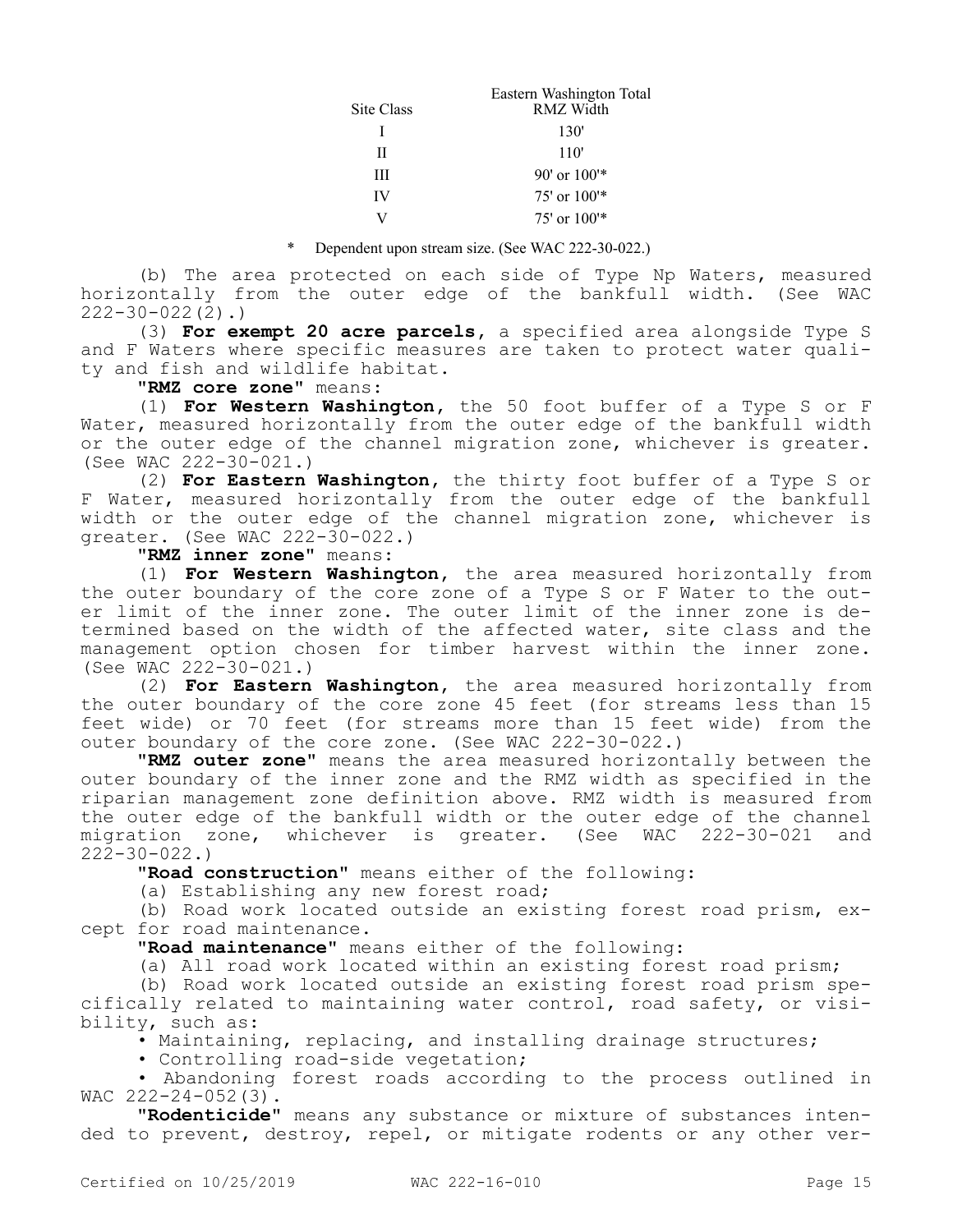tebrate animal which the director of the state department of agriculture may declare by regulation to be a pest.

**"Salvage"** means the removal of snags, down logs, windthrow, or dead and dying material.

**"Scarification"** means loosening the topsoil and/or disrupting the forest floor in preparation for regeneration.

**"Sensitive sites"** are areas near or adjacent to Type Np Water and have one or more of the following:

(1) **Headwall seep** is a seep located at the toe of a cliff or other steep topographical feature and at the head of a Type Np Water which connects to the stream channel network via overland flow, and is characterized by loose substrate and/or fractured bedrock with perennial water at or near the surface throughout the year.

(2) **Side-slope seep** is a seep within 100 feet of a Type Np Water located on side-slopes which are greater than 20 percent, connected to the stream channel network via overland flow, and characterized by loose substrate and fractured bedrock, excluding muck with perennial water at or near the surface throughout the year. Water delivery to the Type Np channel is visible by someone standing in or near the stream.

(3) **Type Np intersection** is the intersection of two or more Type Np Waters.

(4) **Headwater spring** means a permanent spring at the head of a perennial channel. Where a headwater spring can be found, it will coincide with the uppermost extent of Type Np Water.

(5) **Alluvial fan** means a depositional land form consisting of cone-shaped deposit of water-borne, often coarse-sized sediments.

(a) The upstream end of the fan (cone apex) is typically characterized by a distinct increase in channel width where a stream emerges from a narrow valley;

(b) The downstream edge of the fan is defined as the sediment confluence with a higher order channel; and

(c) The lateral margins of a fan are characterized by distinct local changes in sediment elevation and often show disturbed vegetation.

Alluvial fan does not include features that were formed under climatic or geologic conditions which are not currently present or that are no longer dynamic.

**"Shorelines of the state"** shall have the same meaning as in RCW 90.58.030 (Shoreline Management Act).

**"Side casting"** means the act of moving excavated material to the side and depositing such material within the limits of construction or dumping over the side and outside the limits of construction.

**"Site class"** means a grouping of site indices that are used to determine the 50-year or 100-year site class. In order to determine site class, the landowner will obtain the site class index from the state soil survey, place it in the correct index range shown in the two tables provided in this definition, and select the corresponding site class. The site class will then drive the RMZ width. (See WAC 222-30-021 and 222-30-022.)

## (1) **For Western Washington**

|                   | 50-year site index range |  |
|-------------------|--------------------------|--|
| <b>Site class</b> | (state soil survey)      |  |
|                   | $137+$                   |  |
| Н                 | 119-136                  |  |
| ш                 | 97-118                   |  |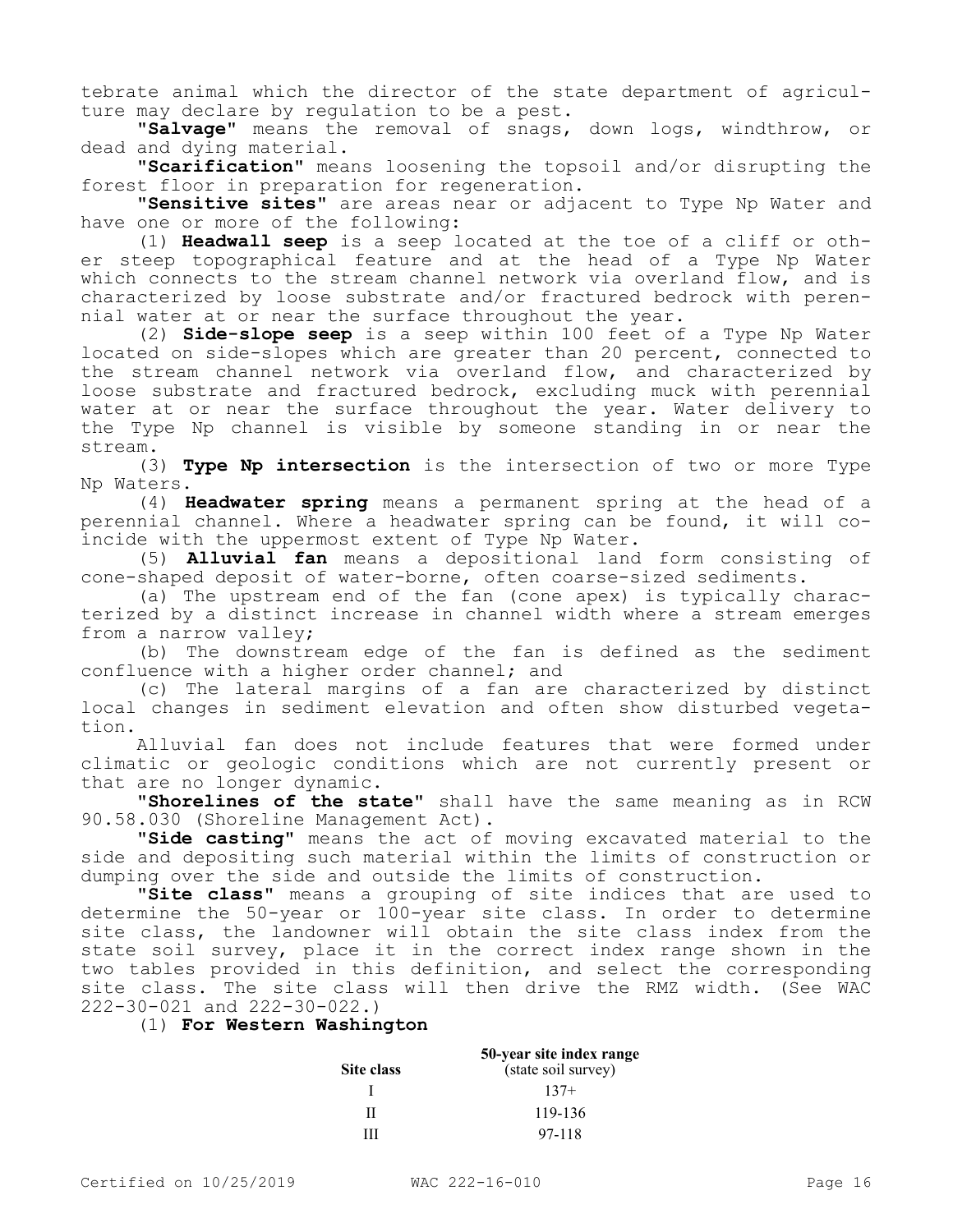|            | 50-year site index range |
|------------|--------------------------|
| Site class | (state soil survey)      |
| IV         | 76-96                    |
| V          | <75                      |

### (2) **For Eastern Washington**

| Site class | 100-year site<br>index range<br>(state soil survey) | 50-year site<br>index range<br>(state soil survey) |
|------------|-----------------------------------------------------|----------------------------------------------------|
|            | $120+$                                              | $86+$                                              |
| Н          | 101-120                                             | $72 - 85$                                          |
| Ш          | 81-100                                              | 58-71                                              |
| IV         | 61-80                                               | 44-57                                              |
|            | <60                                                 |                                                    |

(3) For purposes of this definition, the site index at any location will be the site index reported by the *Washington State Department of Natural Resources State Soil Survey*, (soil survey) and detailed in the associated forest soil summary sheets. If the soil survey does not report a site index for the location or indicates noncommercial or marginal forest land, or the major species table indicates red alder, the following apply:

(a) If the site index in the soil survey is for red alder, and the whole RMZ width is within that site index, then use site class V. If the red alder site index is only for a portion of the RMZ width, or there is on-site evidence that the site has historically supported conifer, then use the site class for conifer in the most physiographically similar adjacent soil polygon.

(b) In Western Washington, if no site index is reported in the soil survey, use the site class for conifer in the most physiographically similar adjacent soil polygon.

(c) In Eastern Washington, if no site index is reported in the soil survey, assume site class III, unless site specific information indicates otherwise.

(d) If the site index is noncommercial or marginally commercial, then use site class V.

See also section 7 of the board manual.

**"Site preparation"** means those activities associated with the removal of slash in preparing a site for planting and shall include scarification and/or slash burning.

**"Skid trail"** means a route used by tracked or wheeled skidders to move logs to a landing or road.

**"Slash"** means pieces of woody material containing more than 3 cubic feet resulting from forest practices activities.

**"Small forest landowner"** means an owner of forest land who, at the time of submission of required documentation to the department:

• Has harvested no more than an average timber volume of two million board feet per year from their own forest lands in Washington state during the three years prior to submitting required documentation; and

• Certifies they do not expect to exceed that average timber volume for ten years after the department receives the required documentation.

However, a landowner who exceeded or expects to exceed those harvest limits may still be deemed a small forest landowner under circumstances described in RCW 76.09.450.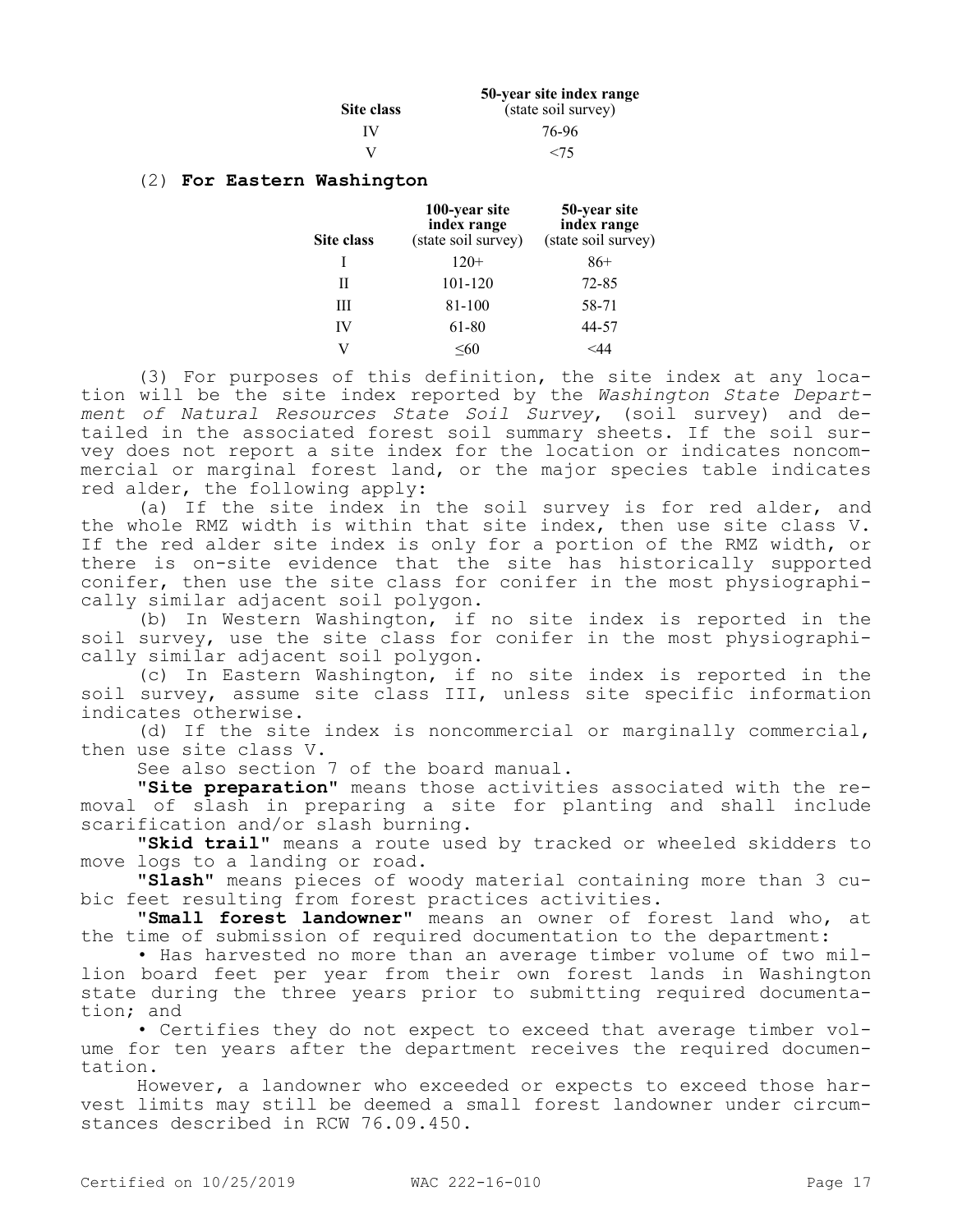**"Small forest landowner long-term application"** means a proposal from a small forest landowner to conduct forest practices activities for terms of four to fifteen years. Small forest landowners are eligible to submit long-term applications if they meet the definition of "small forest landowner."

**"SOSEA goals"** means the goals specified for a spotted owl special emphasis area as identified on the SOSEA maps (see WAC 222-16-086). SOSEA goals provide for demographic and/or dispersal support as necessary to complement the northern spotted owl protection strategies on federal land within or adjacent to the SOSEA.

**"Spoil"** means excess material removed as overburden or generated during road or landing construction which is not used within limits of construction.

**"Spotted owl conservation advisory group"** means a three-person advisory group designated by the board as follows: One person shall be a representative of Washington's forest products industry, one person shall be a representative of a Washington-based conservation organization actively involved with spotted owl conservation, and one person shall be a representative of the department's forest practices program. Members of the group shall have a detailed working knowledge of spotted owl habitat relationships and factors affecting northern spotted owl conservation. On an annual basis, beginning November 2010, the board will determine whether this group's function continues to be needed for spotted owl conservation.

**"Spotted owl dispersal habitat"** see WAC 222-16-085(2).

**"Spotted owl special emphasis areas (SOSEA)"** means the geographic areas as mapped in WAC 222-16-086. Detailed maps of the SOSEAs indicating the boundaries and goals are available from the department at its regional offices.

**"Stop work order"** means the "stop work order" defined in RCW 76.09.080 of the act and may be issued by the department to stop violations of the forest practices chapter or to prevent damage and/or to correct and/or compensate for damages to public resources resulting from forest practices.

**"Stream-adjacent parallel roads"** means roads (including associated right of way clearing) in a riparian management zone on a property that have an alignment that is parallel to the general alignment of the stream, including roads used by others under easements or cooperative road agreements. Also included are stream crossings where the alignment of the road continues to parallel the stream for more than 250 feet on either side of the stream. Not included are federal, state, county or municipal roads that are not subject to forest practices rules, or roads of another adjacent landowner.

**"Sub-mature habitat"** see WAC 222-16-085 (1)(b).

**"Suitable marbled murrelet habitat"** means a contiguous forested area containing trees capable of providing nesting opportunities:

With all of the following indicators unless the department, in consultation with the department of fish and wildlife, has determined that the habitat is not likely to be occupied by marbled murrelets:

(a) Within 50 miles of marine waters;

(b) At least forty percent of the dominant and codominant trees are Douglas-fir, western hemlock, western red cedar or sitka spruce;

(c) Two or more nesting platforms per acre;

(d) At least 7 acres in size, including the contiguous forested area within 300 feet of nesting platforms, with similar forest stand characteristics (age, species composition, forest structure) to the forested area in which the nesting platforms occur.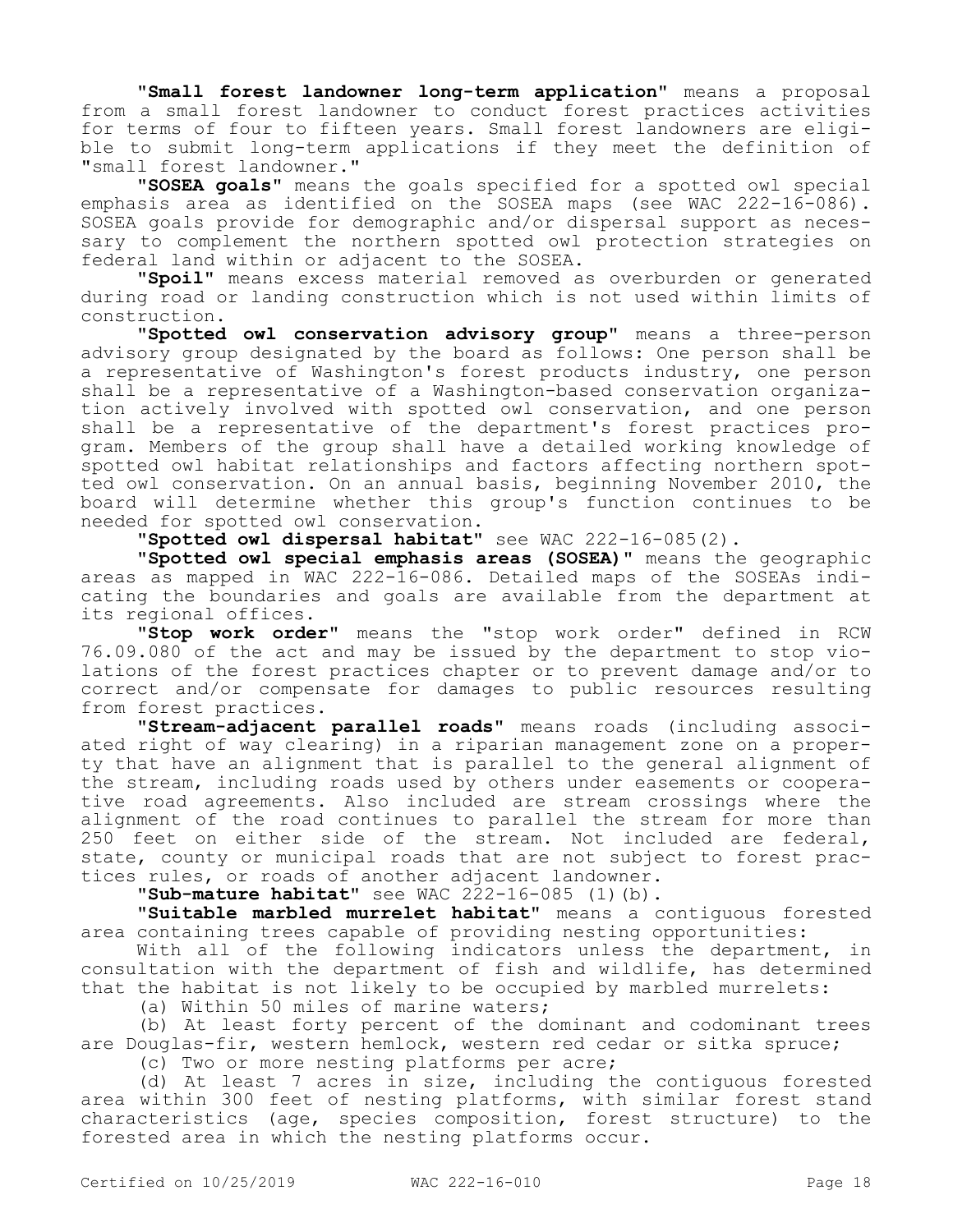**"Suitable spotted owl habitat"** see WAC 222-16-085(1).

**"Temporary road"** means a forest road that is constructed and intended for use during the life of an approved forest practices application/notification. All temporary roads must be abandoned in accordance to WAC 222-24-052(3).

**"Threaten public safety"** means to increase the risk to the public at large from snow avalanches, identified in consultation with the department of transportation or a local government, or landslides or debris torrents caused or triggered by forest practices.

**"Threatened or endangered species"** means all species of wildlife listed as "threatened" or "endangered" by the United States Secretary of the Interior or Commerce, and all species of wildlife designated as "threatened" or "endangered" by the Washington fish and wildlife commission.

**"Timber"** means forest trees, standing or down, of a commercial species, including Christmas trees. However, timber does not include Christmas trees that are cultivated by agricultural methods, as that term is defined in RCW 84.33.035.

**"Unconfined stream"** see WAC 222-23-010(2).

**"Validation,"** as used in WAC 222-20-016, means the department's agreement that a small forest landowner has correctly identified and classified resources, and satisfactorily completed a roads assessment for the geographic area described in Step 1 of a long-term application.

**"Water bar"** means a diversion ditch and/or hump in a trail or road for the purpose of carrying surface water runoff into the vegetation duff, ditch, or other dispersion area so that it does not gain the volume and velocity which causes soil movement and erosion.

**"Watershed administrative unit (WAU)"** means an area shown on the map specified in WAC 222-22-020(1).

**"Watershed analysis"** means, for a given WAU, the resource assessment completed under WAC 222-22-050 or 222-22-060 together with the prescriptions selected under WAC 222-22-080 and shall include resource assessments completed under WAC 222-22-050 where there are no areas of resource sensitivity and the ongoing reviews and reanalyses completed under WAC 222-22-090.

**"Weed"** is any plant which tends to overgrow or choke out more desirable vegetation.

**"Western Washington"** means the geographic area of Washington west of the Cascade crest and the drainages defined in Eastern Washington.

**"Wetland"** means those areas that are inundated or saturated by surface or ground water at a frequency and duration sufficient to support, and under normal circumstances do support, a prevalence of vegetation typically adapted for life in saturated soil conditions, such as swamps, bogs, fens, and similar areas. This includes wetlands created, restored, or enhanced as part of a mitigation procedure. This does not include constructed wetlands or the following surface waters of the state intentionally constructed from wetland sites: Irrigation and drainage ditches, grass lined swales, canals, agricultural detention facilities, farm ponds, and landscape amenities.

**"Wetland functions"** include the protection of water quality and quantity, providing fish and wildlife habitat, and the production of timber.

**"Wetland management zone"** means a specified area adjacent to Type A and B Wetlands where specific measures are taken to protect the wetland functions.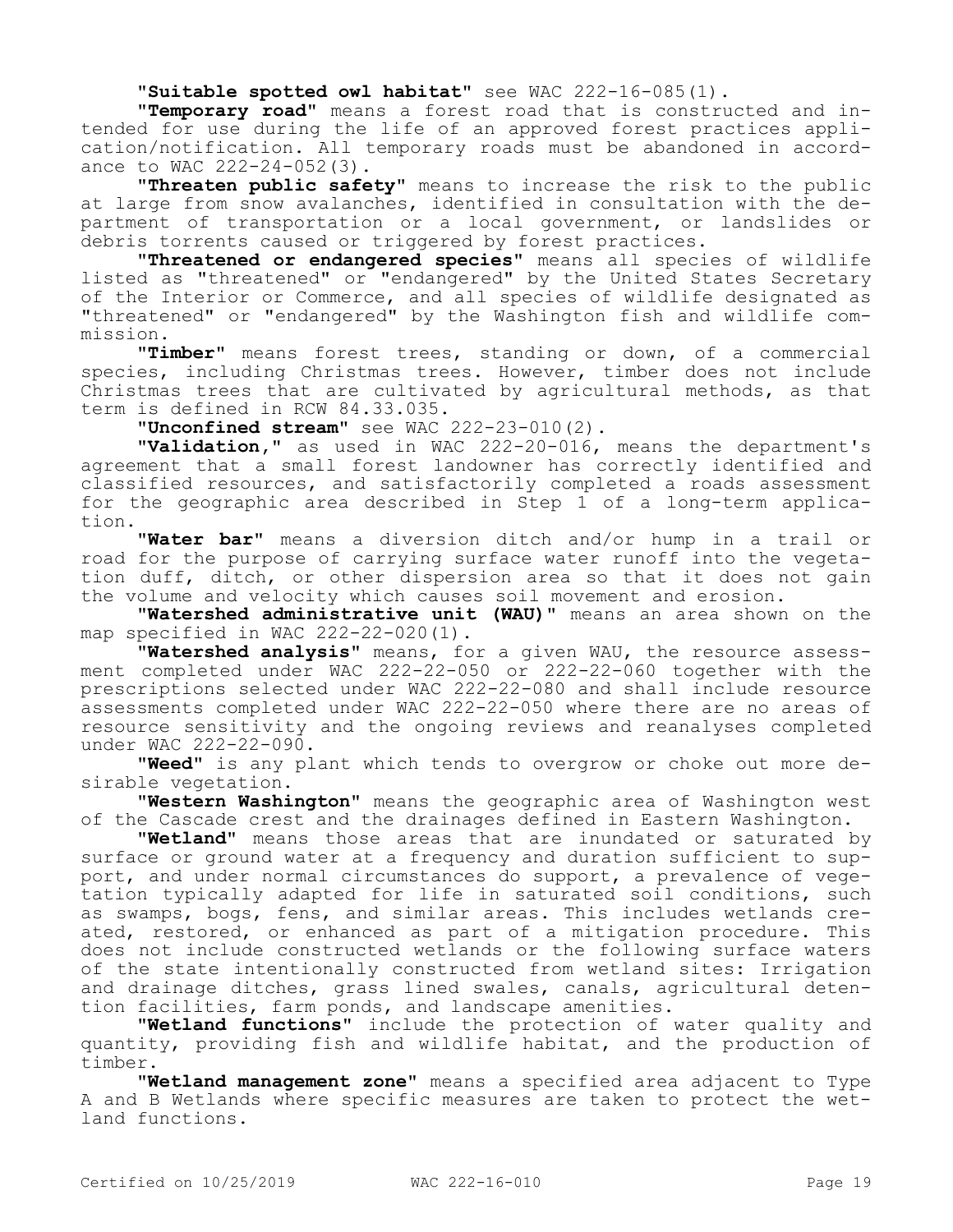**"Wildlife"** means all species of the animal kingdom whose members exist in Washington in a wild state. The term "wildlife" includes, but is not limited to, any mammal, bird, reptile, amphibian, fish, or invertebrate, at any stage of development. The term "wildlife" does not include feral domestic mammals or the family Muridae of the order Rodentia (old world rats and mice).

**"Wildlife reserve trees"** means those defective, dead, damaged, or dying trees which provide or have the potential to provide habitat for those wildlife species dependent on standing trees. Wildlife reserve trees are categorized as follows:

Type 1 wildlife reserve trees are defective or deformed live trees that have observably sound tops, limbs, trunks, and roots. They may have part of the top broken out or have evidence of other severe defects that include: "Cat face," animal chewing, old logging wounds, weather injury, insect attack, or lightning strike. Unless approved by the landowner, only green trees with visible cavities, nests, or obvious severe defects capable of supporting cavity dependent species shall be considered as Type 1 wildlife reserve trees. These trees must be stable and pose the least hazard for workers.

Type 2 wildlife reserve trees are dead Type 1 trees with sound tops, limbs, trunks, and roots.

Type 3 wildlife reserve trees are live or dead trees with unstable tops or upper portions. Unless approved by the landowner, only green trees with visible cavities, nests, or obvious severe defects capable of supporting cavity dependent species shall be considered as Type 3 wildlife reserve trees. Although the roots and main portion of the trunk are sound, these reserve trees pose high hazard because of the defect in live or dead wood higher up in the tree.

Type 4 wildlife reserve trees are live or dead trees with unstable trunks or roots, with or without bark. This includes "soft snags" as well as live trees with unstable roots caused by root rot or fire. These trees are unstable and pose a high hazard to workers.

**"Windthrow"** means a natural process by which trees are uprooted or sustain severe trunk damage by the wind.

**"Yarding corridor"** means a narrow, linear path through a riparian management zone to allow suspended cables necessary to support cable logging methods or suspended or partially suspended logs to be transported through these areas by cable logging methods.

**"Young forest marginal habitat"** see WAC 222-16-085 (1)(b).

[Statutory Authority: RCW 76.09.040(3). WSR 13-21-032, § 222-16-010, filed 10/8/13, effective 12/30/13. Statutory Authority: RCW 76.09.040 and 76.09.370. WSR 13-01-007, § 222-16-010, filed 12/6/12, effective<br>1/6/13. Statutory Authority: RCW 76.09.040. WSR 11-12-009, § 1/6/13. Statutory Authority: RCW 76.09.040. WSR 11-12-009, § 222-16-010, filed 5/20/11, effective 6/20/11; WSR 10-23-077, § 222-16-010, filed 11/15/10, effective 12/16/10; WSR 10-11-081, § 222-16-010, filed 5/17/10, effective 6/17/10; WSR 08-17-092, \$<br>222-16-010, filed 8/19/08, effective 9/19/08; WSR 08-06-039, \$ 222-16-010, filed 8/19/08, effective 9/19/08; WSR 08-06-039, § 222-16-010, filed 2/27/08, effective 3/29/08. Statutory Authority: RCW 76.09.040, 76.09.010 (2)(d). WSR 07-20-044, § 222-16-010, filed 9/26/07, effective 10/27/07. Statutory Authority: [RCW 76.09.040]. WSR<br>06-17-128, § 222-16-010, filed 8/21/06, effective 9/21/06; WSR 222-16-010, filed 8/21/06, effective 9/21/06; WSR<br>222-16-010, filed 5/18/06, effective 6/18/06; WSR 06-11-112, § 222-16-010, filed 5/18/06, effective 6/18/06; WSR<br>05-12-119, § 222-16-010, filed 5/31/05, effective 7/1/05; WSR 05-12-119, § 222-16-010, filed 5/31/05, effective 7/1/05; WSR 04-05-087, § 222-16-010, filed 2/17/04, effective 3/19/04. Statutory Authority: Chapter 34.05 RCW, RCW 76.09.040, [76.09.]050, [76.09.]370, 76.13.120(9). WSR 01-12-042, § 222-16-010, filed 5/30/01, effective